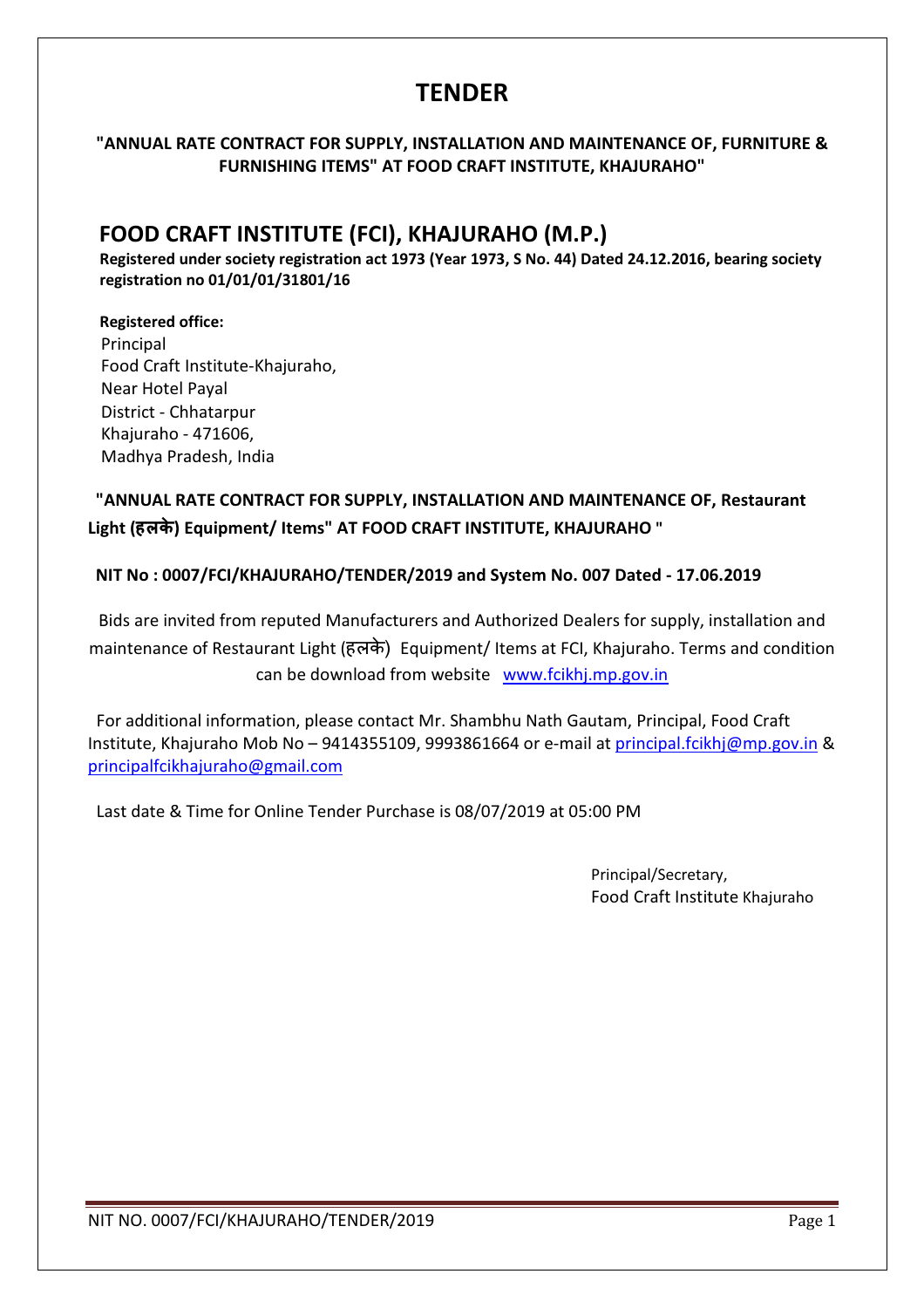# FOOD CRAFT INSTITUTE, KHAJURAHO (Dept. of Tourism, Govt. of M.P.)

## NIT NO. 0007/FCI/KHAJURAHO/TENDER/2019 SYSTEM NO. 007

ISSUE DATE: 17/06/2019 TENDER NO: 0007/FCI/KHAJURAHO/TENDER/2019

### SCOPE: "ANNUAL RATE CONTRACT FOR SUPPLY AND INSTALLATION OF, RESTAURANT LIGHT (हलके) EQUIPMENTS/ ITEMS"

| <b>Scope of Work</b>              | Food Craft Institute (FCI), Khajuraho intends to invite sealed tender       |  |  |  |
|-----------------------------------|-----------------------------------------------------------------------------|--|--|--|
|                                   | supply<br>and<br>installation<br>of<br>Restaurant<br>for<br>Light<br>(हलके) |  |  |  |
|                                   | Equipments/items as per group mentioned below: -                            |  |  |  |
| <b>Tender Fee (Non-</b>           |                                                                             |  |  |  |
| <b>Refundable)</b>                | Rs. 3,000/- Online                                                          |  |  |  |
| <b>Earnest Money Deposit</b>      | Rs. 20,000 /- Online (Refundable)                                           |  |  |  |
| <b>Date of Issuing Tender</b>     | 17/06/2019                                                                  |  |  |  |
| <b>Pre Bid Meeting</b>            | 29/06/2019 at 11:30 A.M. will be held at Khajuraho                          |  |  |  |
| <b>Tender Purchase Last Date</b>  | 08/07/2019 05:00 PM                                                         |  |  |  |
| <b>Online EMD and Bid</b>         |                                                                             |  |  |  |
| submission Last date              | 08/07/2019 at 05:00 PM                                                      |  |  |  |
| <b>Manual Document</b>            |                                                                             |  |  |  |
| <b>Submission Last Date</b>       | 08/07/2019 at 05:00 PM at Khajuraho                                         |  |  |  |
| Date & Time of Opening            | 1. Technical Bid: 09/07/2019 at 10:00 AM will be held at Khajuraho          |  |  |  |
|                                   | 2. Financial Bid: 09/07/2019 at 04:00 PM will be held at Khajuraho          |  |  |  |
|                                   | Principal - Food Craft Institute, Khajuraho                                 |  |  |  |
|                                   | Near Hotel Payal                                                            |  |  |  |
|                                   | District - Chhatarpur                                                       |  |  |  |
| <b>Place of submitting Tender</b> | Madhya Pradesh - 471606                                                     |  |  |  |
|                                   | Mob: 9993861664, 9414355109                                                 |  |  |  |
| <b>Supply Address/Location</b>    | Principal                                                                   |  |  |  |
|                                   | Food Craft Institute-Khajuraho,                                             |  |  |  |
|                                   | Near Hotel Payal                                                            |  |  |  |
|                                   | District - Chhatarpur                                                       |  |  |  |
|                                   | Khajuraho - 471606,                                                         |  |  |  |
|                                   | Madhya Pradesh, India                                                       |  |  |  |
| <b>Period of Start of Work</b>    | Immediate after release of work order.                                      |  |  |  |
| <b>Time limit for Work</b>        | Maximum 45 days after obtaining Work order                                  |  |  |  |
| completion                        |                                                                             |  |  |  |
| <b>Period of Rate Contract</b>    | 12 Months from obtaining 1st work order.                                    |  |  |  |
| <b>Defects liability period</b>   | 24 months after completion & installation of work                           |  |  |  |
| <b>Penalty rate</b>               | L.D. 5% of the billing amount per month of work order value                 |  |  |  |
| <b>Bid Validity Duration</b>      | 90 Days from the date of Opening of financial bid.                          |  |  |  |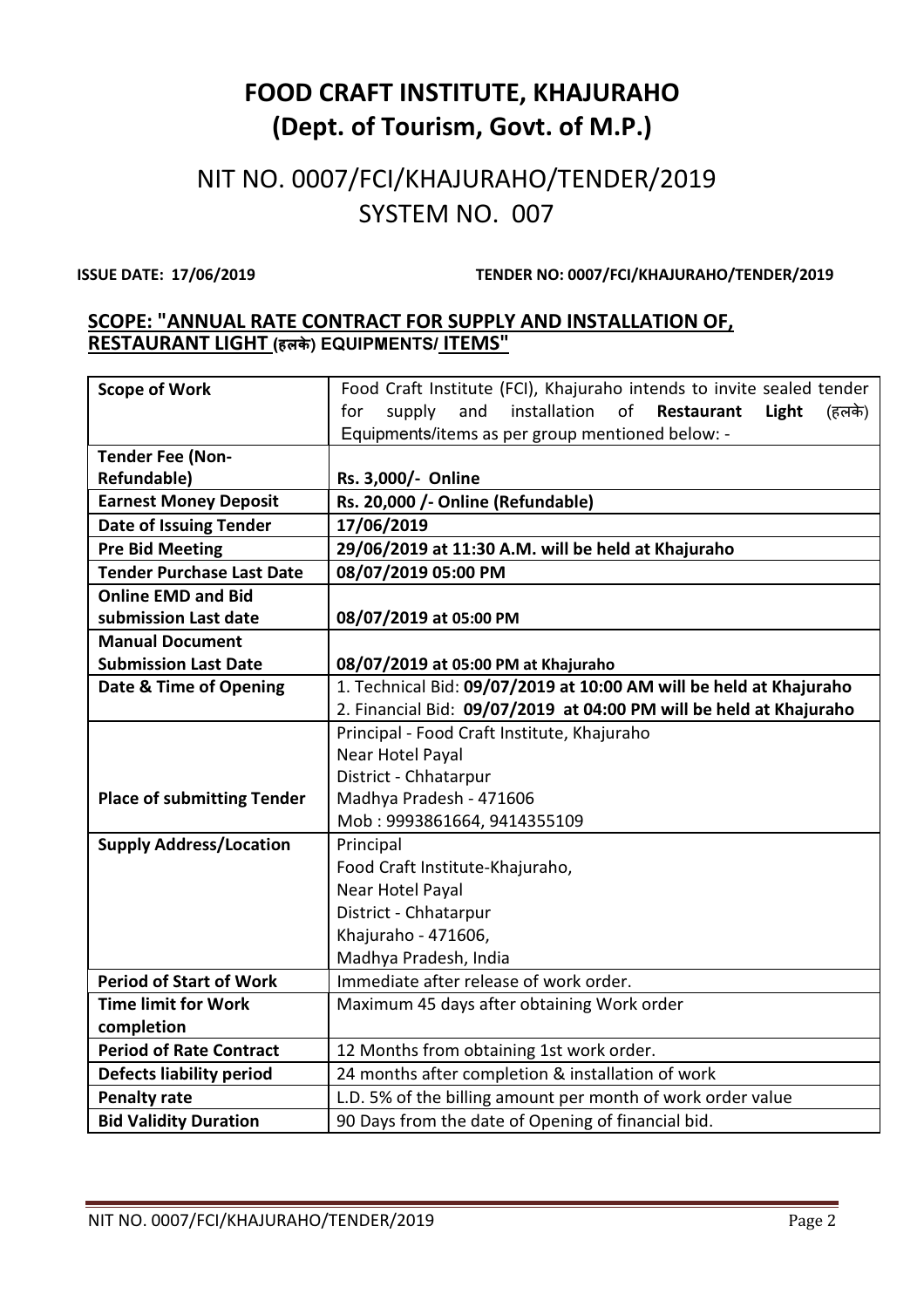### 1. Introduction

FOOD CRAFT INSTITUTE, KHAJURAHO is an Autonomous Institute jointly supported by Ministry of Tourism, Government of India and Department of Tourism, Government of Madhya Pradesh. Registered under Societies Registration Act with District Registrar of Societies, Bhopal. The main building and campus is located near Hotel Payal, Khajuraho, District – Chhatarpur, KHAJURAHO- 471606, Madhya Pradesh, India. The Khajuraho Railway Station is 8 kms from the Institute.

### 2. Scope of Work

Food Craft Institute (FCI), Khajuraho intends to invites sealed tender for supply and installation of Restaurant Light (हलके ) Equipments/Items.

### 3. Qualification for bidders

### 3.1 Essential Qualifications

- a) Selection of qualified bidder would be based on experience and turnover. Tenders are invited only from reputed manufactures and their authorized dealers.
- b) Up to the last date for submitting tenders, a minimum of 03 calendar years experience in supply of Restaurant Light Items to Government Organization is essential. Apart from this, the tenders shall submit the list of organizations to whom they have supplied the items. The tenderers shall enclose copies of supply orders from Government Organization in support of this qualification. Please enclose any three work order in the supply of the same.
- c) Bidders shall enclose a copy of their valid certificate of PAN No., TAN No, GST No./Sale Tax/VAT No./Service Tax No., certificate of other taxes which are applicable and Income Tax return (last 03 Financial Year) or any other document as required by the Institute with their tender.
- d) The bidder should have completed one (1) order of amount Rs 1,00,000/- (One Lakh) or two (2) orders of amount Rs 50,000/- (Fifty Thousand) each of any govt. organization.
- e) Audited report of the bidder for last three financial years (FY' 2016-17, 2017-18, 2018-19) and average annual turnover of the bidder should be submitted with the tender. An average turnover of Rs. 15 Lakhs for the last three financial years duly signed by Chartered accountant is mandatory.
- f) Letter of declaration that the bidder should not have been black listed by any State Government/Central Government or any PSU. An undertaking has to be enclosed.

### 3.2 General Terms with regard to quality of materials.

- a) One Sample of the all items (unpolished) shall be provided by the successful bidder after the opening of the financial bids and before the award of work for verification to MP State Food Craft Institute, Khajuraho (committee) and sample of all items (polished) before delivery for approval by authority. Remaining items supplied later must match such approved samples. The sample will be paid if the contract is awarded to the party or it will be returned if it is not approved by designated committee.
- b) Organisations shall submit their tender with complete specifications and required information as per the Financial Bid. Organisations are advised to visit the site Organisations are advised to visit the site. before submitting the Tender for exact specification & measurement. Submit the copy of the Terms & Conditions along with Price Bid format as issued by the institute has to be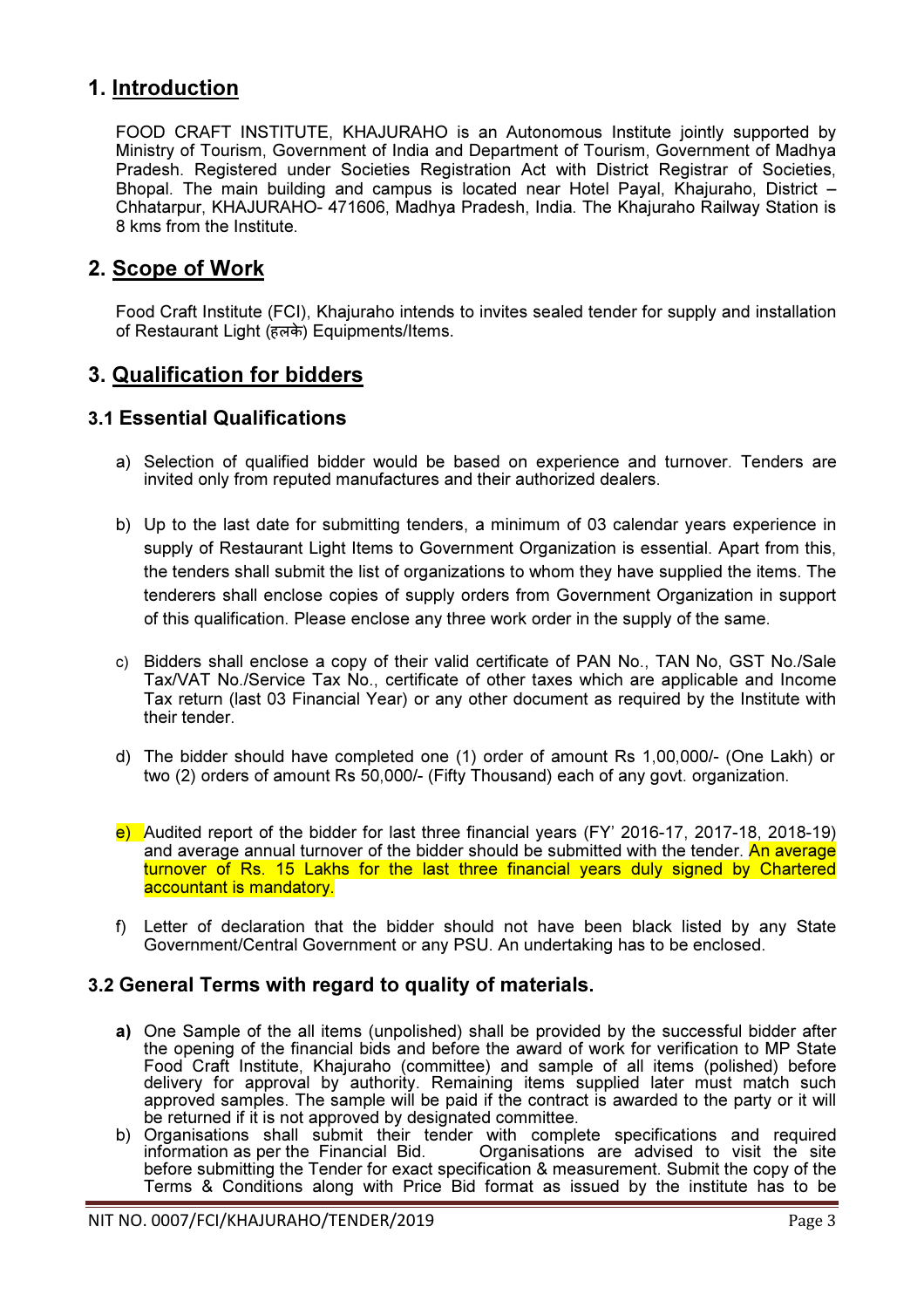enclosed after duly signed by the bidders. mentioned in the contract, the latest Indian standard Code for material

- c) Unless otherwise mentioned in the contract, the latest Indian standard Code for material specifications, method of work and mode of measurements shall be followed. The Bidder should have relevant standard Certificates. The payment shall be made on the basis of actual measurement of work done to be submitted along with bill.
- d) The contractor shall be responsible for storing and watching his own material and protecting the work at his own cost. The contractor and his workers will be allowed to use Lift / Premise in the office hours.
- e) The quantities mentioned in schedule are provisional and likely to increase/decrease to any extent or may be omitted thus, altering the aggregate value of the contract. No claim for loss of profit/business shall be entertained on this account.
- f) CD or Colored hard copy of 3-D Plan / Elevation / Catalogue / Design of FOOD PRODUCTION RESTAURANT EQUIPMENTS to be submitted necessarily with the Tender.
- g) No products which have been made in China, are to be quoted.
- h) Conditional tenders are liable to be rejected.
- i) Regarding quality of material: Supplier will be responsible to maintain the same. The institute reserves the right to get the material analyzed from a laboratory. To verify the quality of the product samples may be seen by the committee before finalization of the rates.
- j) Layout Plan of the room interior necessarily/must to be submitted with the Guest room furnishing items.

### 3.3 Earnest Money and Security Deposits

The successful bidder will have to deposit 10% of the work order as Bank Guarantee with the Principal, FOOD CRAFT INSTITUTE, KHAJURAHO before signing of Annual Rate Contract for the period of 12 Months which may be extended to another 12 months with mutual consent which will exclude the amount of EMD. The Bank Guarantee would be retained for 2 years against EMD at the time of installation and successful operation. No interest will be paid on the EMD deposited. The EMD of disqualified tenderers will be returned after 45 days from the date of finalization of the tender.

#### Bank Details for Online EMD & Tender Fees-

| Name of Account Holder: | FOOD CRAFT INSTITUTE KHAJURAHO                            |
|-------------------------|-----------------------------------------------------------|
| <b>Account Number:</b>  | 1186101018039                                             |
| Type of Account:        | <b>Saving Account</b>                                     |
| Name of Bank:           | <b>CANARA BANK</b>                                        |
| <b>Branch Address:</b>  | NEAR BUS STAND, KHAJURAHO, DIST CHHATARPUR (M P) - 471606 |
|                         | State: MADHYA PRADESH Branch: KHAJURAHO                   |
|                         | Contact: 07686-274070                                     |
| <b>IFSC Code:</b>       | CNRB0001186 (used for RTGS, IMPS and NEFT transactions)   |
| MICR Code:              | 470015999                                                 |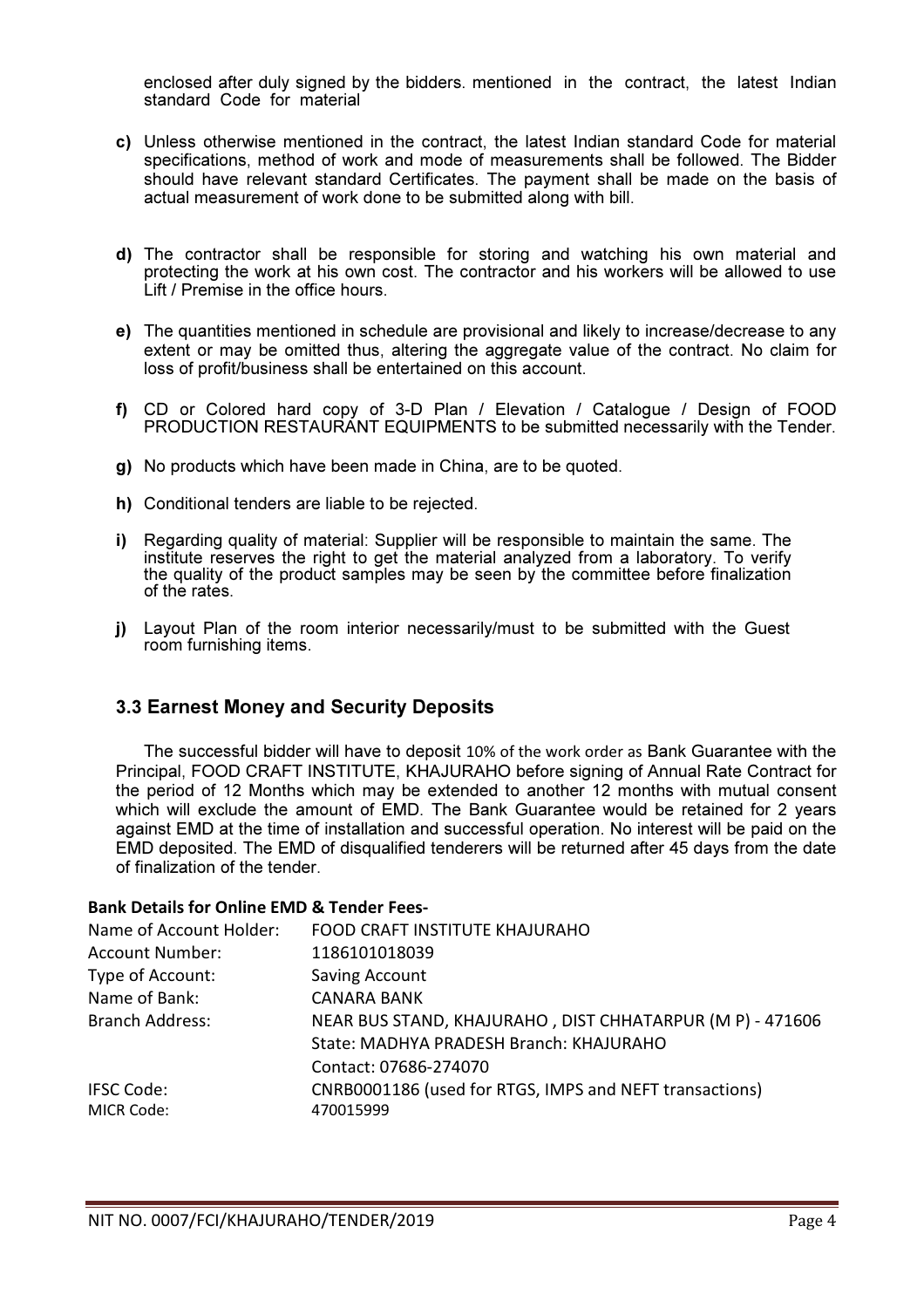### 4. Bidding Procedure

### 4.1 Instructions to Bidders

- a) Tender two envelope (Technical Bid & Financial Bid) are invited for Restaurant Light items from manufactures & their authorized dealers
- b) Tender Fee: Rs. 3,000/- (Rs. Three Thousand only) non-refundable Complete set of tender document can be downloaded by the interested parties from website www.fcikhj.mp.gov.in
- c) Manually document (Technical document and Online EMD submission receipt) submission last date 08/07/2019 05:00 PM

#### 4.2 Prices indicated on the Price Schedule shall be entered in the following manner:

- a. The bidder shall quote only one price for each item.
- b. The bidder should quote all the items as per the list of the Tender; if any item is left unquoted the Tender of the Bidder will be summarily rejected.
- c. The price of the goods shall be quoted in total (inclusive of all taxes and Custom duty, Excise duty, Sales Tax, Insurance freight and other taxes applicable under central and state government) is for the information of the purchaser and any changes in the taxes shall have no effect on the price during the scheduled delivery period for each item.
- d. The prices quoted by the bidder shall remain fixed during the entire period of contract and shall not be subject to variation on any account. A bid submitted with an adjustable price quotation is likely to be treated as non-responsive and rejected.
- e. The unit price quoted by the bidder shall be in sufficient detail to enable the purchaser to arrive at prices of the items offered.
- f. "DISCOUNT", if any, offered by the bidders shall not be considered unless they are specifically indicated in the price schedule. Bidders desiring to offer discount shall therefore modify their offers, suitably while quoting and shall quote clearly net price taking all such factors like Discount, free supply, etc. into account.
- g. The price approved by the tender Committee for procurement will be inclusive of levies and taxes, packing, forwarding, freight and insurance as mentioned in clause 4.2 (c).
- h. The prices/rates quoted in total should be indicated in words as well as in figures.
- i. Adjustment of Price: In future requirements if there are any odd specification which is not mentioned in the enclosed list of Rate Schedule (Annexure-B); price would be adjusted according to the overall dimension of the concerned equipment.

### 4.3 Submission of Bids Deadline for Submission of Bids

- a) Complete bids (including Technical and Financial) must be received by the Principal, Food Craft Institute not later than the date and time indicated. In the event of the specified date for submission of bids being declared as a holiday for the Food Craft Institute, Khajuraho, the bids will be received up to the specified time on the next working day.
- b) The Principal, Food Craft Institute, Khajuraho may extend the deadline for submission of bids by issuing an amendment. In that case all the rights and obligations of the Food Craft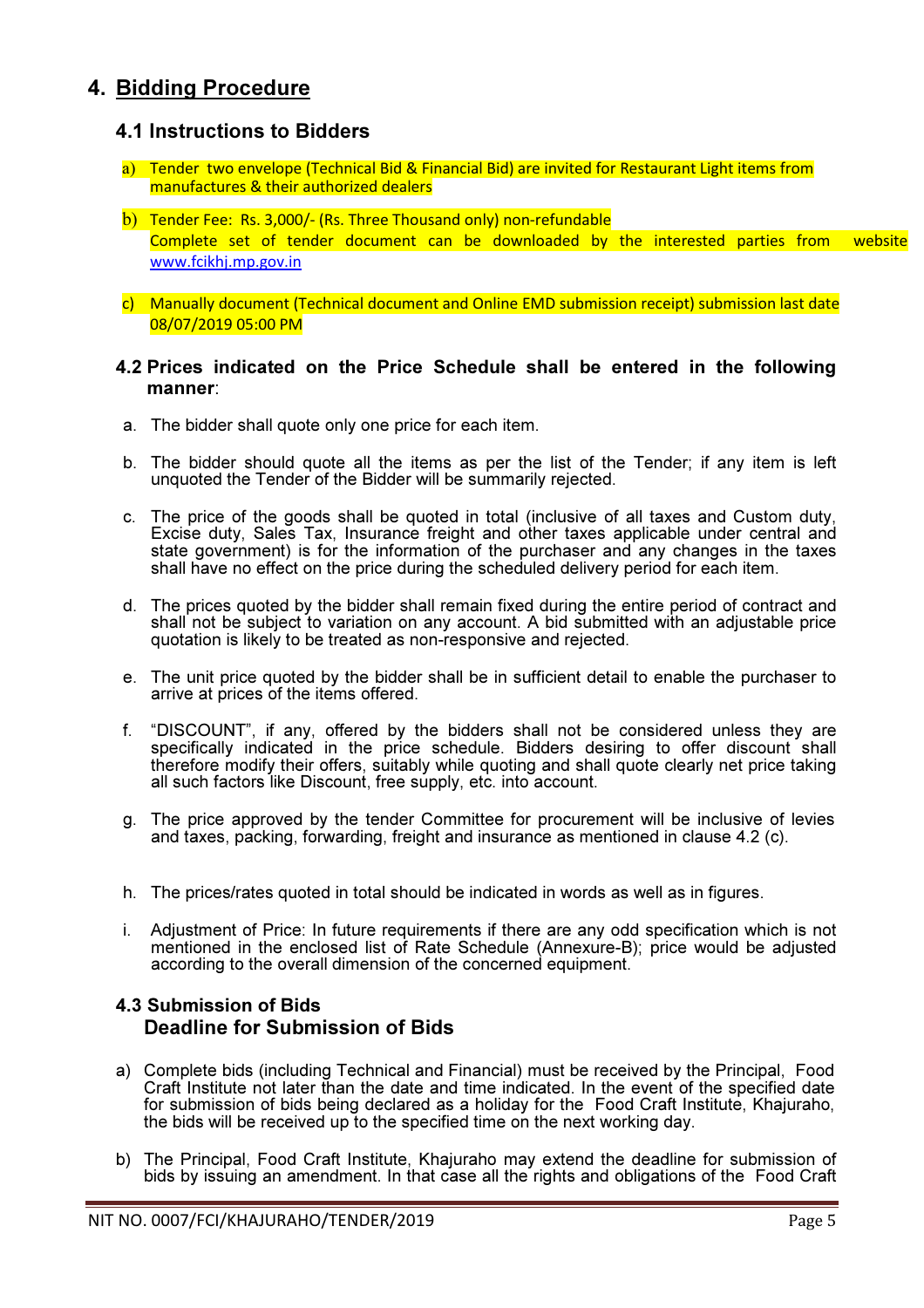Institute, Khajuraho and the bidders previously subject to the original deadline will then be subject to the new deadline.

#### Inspection of sites: -

The contractor shall visit and examine the site before tender submission and satisfy so as to understand the nature and correct dimensions of work and facilities for obtaining material and shall obtain generally his own information on all matters affecting the execution of work. Any extra charge made in consequence of any misunderstanding or incorrect information on any of these points on the ground of insufficient description will not be allowed. All expenses incurred by the contractors in connection with obtaining information for submitting this tender including his visit to site and efforts in compiling the tender shall be borne by the tenderer as claims for reimbursement thereof shall not be entertained.

### 4.4 Bid Validity

The bid shall remain valid for a period of 01 year. The Institute reserves the right to requisition the items mentioned in  $\Delta$ nnexure -  $\Delta$  either in whole or in part thereof, minimum being 30 items for the initial installation and execution. The institute may call for the remaining items to be installed subsequently, all within the maximum time limit of 01 year. If any item for which bid has been submitted is not requisitioned for installation, no liability on the institute shall ensue in this regard.

### 4.5 Sealing and Marking of Bids

Two Bid System: Technical Bid & Financial Bid to be submitted separately in one large envelope.

- a. Technical Bid: submitted in 1st Envelop, must be consisted with "Annexure-A". The technical bid shall contain all documents required to demonstrate the prescribed qualifications in a separate envelop, along with the details of items to be supplied with all required specifications
- b. Financial Bid: Submitted in 2nd Envelop, Prices to be mentioned in figures legibly. Any corrections must be duly signed. No correction will be entertained after opening the Tender. Rates are required according to the rate schedule as per "Annexure-B" on F.O.R destination Basis
- c. The bidder shall give the total composite price inclusive of all levies and all taxes. The basic unit price and all other components of the price need to be individually indicated against the goods it proposed to supply under the contract as per price schedule given in Annexure-B. The offer shall be firm in Indian Rupees only. No foreign exchange will be made available by the purchaser.

### 4.6 Details of Annexure

- a) Annexure A: Technical bid document for "Annual rate contract for supply "Restaurant Light (हलके ) Equipment/Items" at FCI, Khajuraho.
- b) Annexure B: Rate schedule or list for best quality supply of "Restaurant Light (हलके ) Equipment/Items" along with specifications.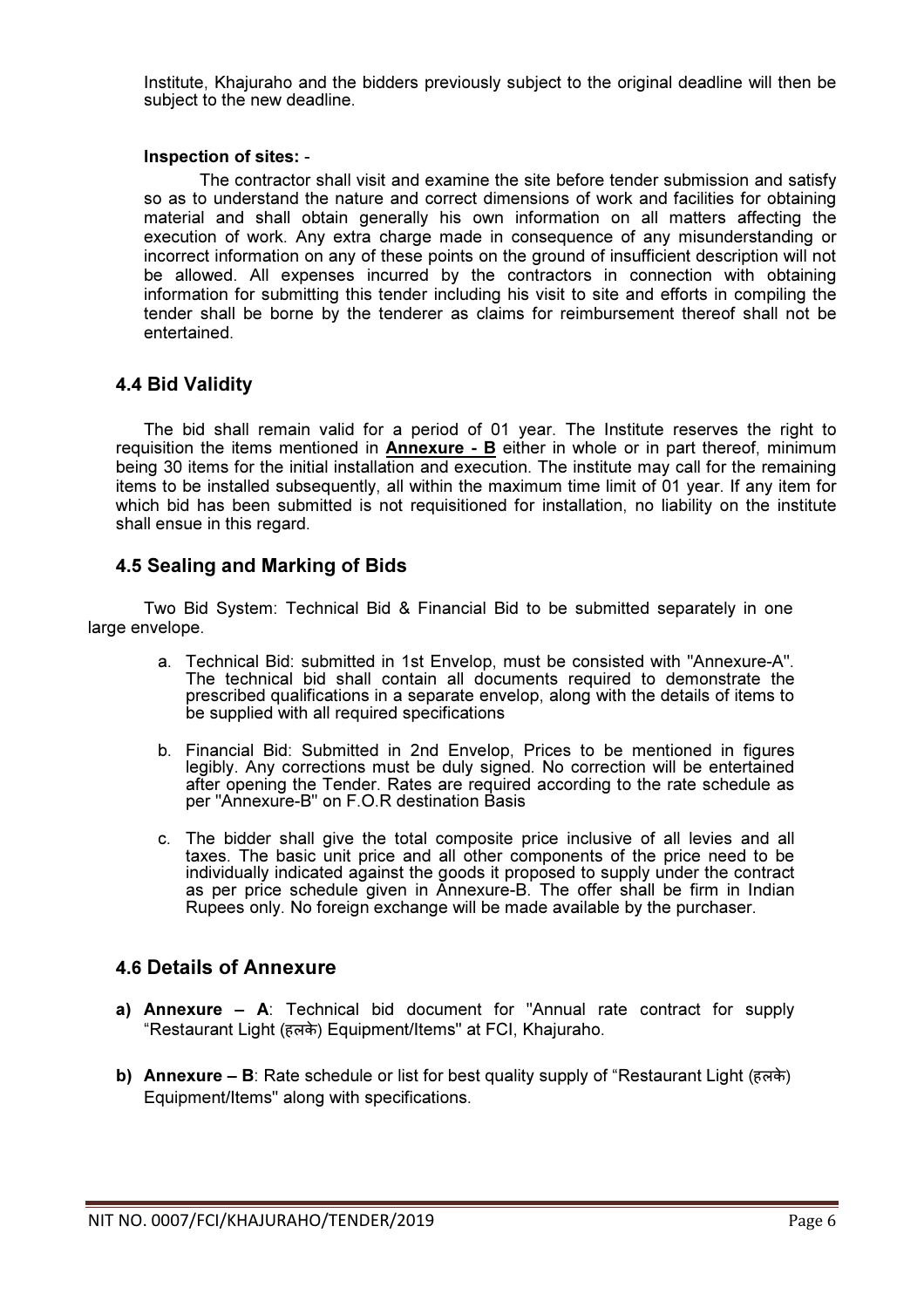### 4.7 Financial evaluations and comparison of substantially technical responsive bids

- a) The purchaser shall shortlist those who are eligible and have submitted substantially technical responsive bid for opening of financial bid after their successful demonstration. Successful Bidders would be called to attend opening of financial bids. The Financial Bids of unsuccessful bidders would not be opened and destroyed.
- b) Arithmetical errors shall be rectified on the following basis. If there is a discrepancy between the unit price and total price that is obtained by multiplying the unit price and quantity, the unit price shall prevail and the total price shall be corrected by the Purchaser. If there is a discrepancy between words and figures, the amount in words shall prevail. If the Supplier does not accept the correction of the errors, his bid shall be rejected.
- c) The evaluation and comparison of responsive bids shall be F.O.R inclusive of Levies & Taxes i.e., GST/ Sales Tax, VAT & Excise Duty, packing, forwarding, freight and insurance etc. as indicated in the Price Schedule in Annexure-"B" of the Bid Document
- d) Lowest rate will be calculated on the basis of the aggregate value, which will be inclusive of all levies and taxes applicable under central and state government. (as mentioned in clause 4.2c).
- e) Tender shall remain valid for acceptance for a period of 90 days from the notified last date of tender submission

### 5.Time and mode for execution

### 5.1 Bid Opening

- a) The Tender committee, FOOD CRAFT INSTITUTE, KHAJURAHO will open the bids received (except those received late) in the presence of the bidders/bidders' representatives who choose to attend at the time, date and place specified. In the event of the specified date for submission of bids being declared a holiday for the FOOD CRAFT INSTITUTE, KHAJURAHO the bids will be opened at the appointed time and location on the next working day.
- b) The technical bid shall be opened first. If the documents are incomplete the Remaining bid documents will not be opened and bid will be rejected.
- c) In all other cases, the amount of earnest money, forms and validity shall be announced. Thereafter, the bidders' names and such other details as the Food Craft Institute, Khajuraho may consider appropriate, will be announced by the Principal, FOOD CRAFT INSTITUTE, KHAJURAHO at the time of opening.
- d) At the time of the opening of the 'Financial Bid', the names of the bidders whose technical bids were found responsive will be announced. The financial bids of only those bidders will be opened. The remaining disqualified bids will be returned unopened to the bidders. The responsive bidders' names, the bid prices, the total amount of each bid, and such other details as the FOOD CRAFT INSTITUTE, KHAJURAHO may consider appropriate will be announced by the FOOD CRAFT INSTITUTE, KHAJURAHO at the time of bid opening. Any bid price which is not read out and recorded will not be taken into account in bid evaluation.
- e) The FOOD CRAFT INSTITUTE, KHAJURAHO shall record the presence of bidders on the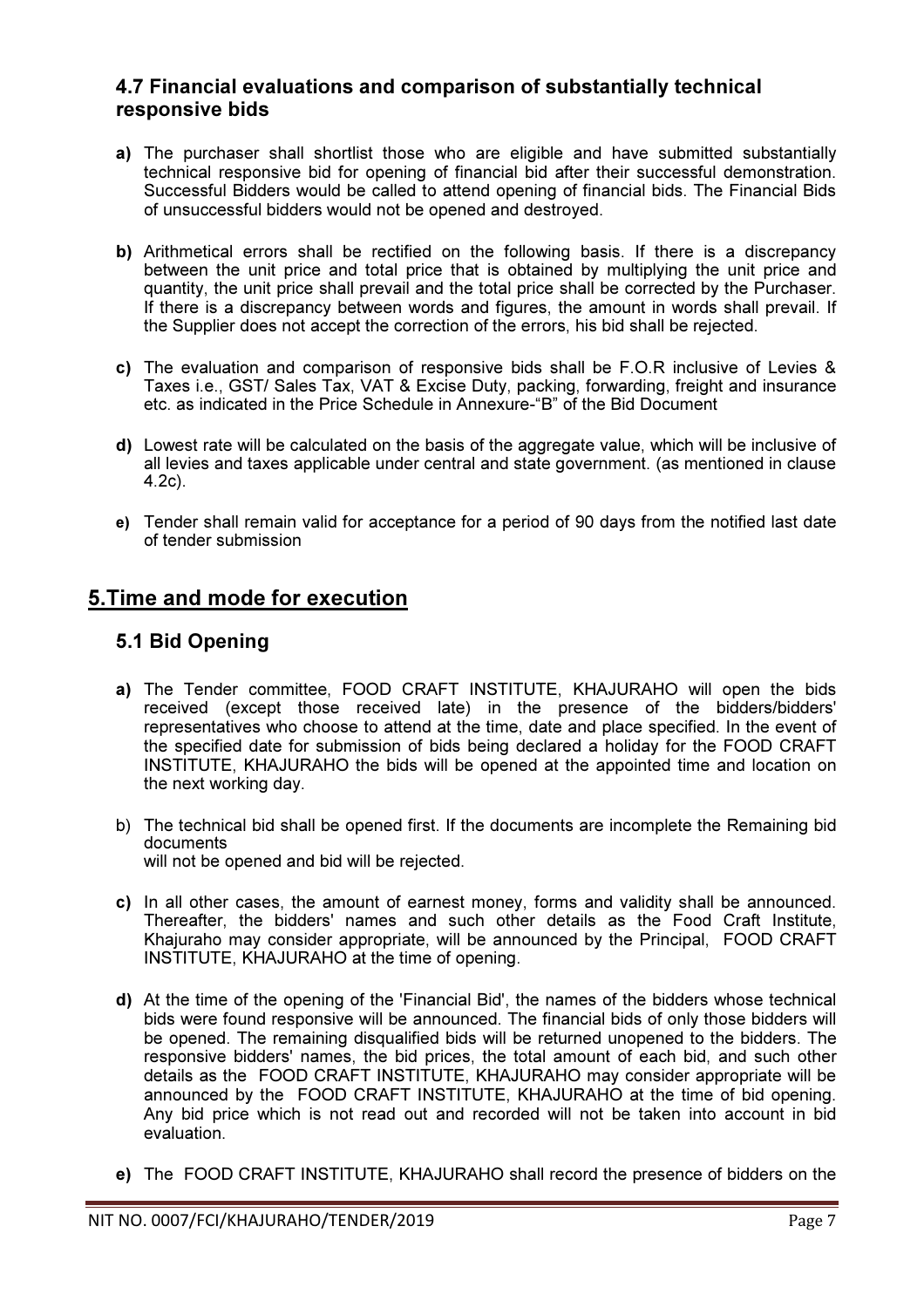opening of the Technical and Financial bids.

### 5.2 Notification of Award and Signing of Agreement

- a) The bidder whose bid has been accepted will be notified of the award by the FOOD CRAFT INSTITUTE, KHAJURAHO before the expiry of the Bid validity period by email, speed post or fax confirmed by registered letter. This letter (hereinafter and in the "General Conditions of Contract" called the ("Letter of Acceptance") will state the sum that FOOD CRAFT INSTITUTE, KHAJURAHO will pay to the bidder inconsideration of the execution, completion and maintenance of the supply by the bidder as prescribed by the contract hereinafter and in the contract called the "Contract Price".
- b) The notification of award will constitute the formation of the contract, subject only to the furnishing of a bank guarantee as prescribed.
- c) The agreement will incorporate all agreements between FOOD CRAFT INSTITUTE, KHAJURAHO and the successful bidder. It will be signed by the Principal, FOOD CRAFT INSTITUTE, KHAJURAHO and the successful bidder after the bank guarantee is furnished.
- d) Upon the furnishing by the successful bidder of the bank guarantee, the FOOD CRAFT INSTITUTE, KHAJURAHO will promptly notify the other bidders that their bids have been unsuccessful.

### 5.3 Award of contract: placement of order

The Purchaser shall consider placement of orders for commercial supplies on those bidders whose offers have been found technically, commercially and financially acceptable and whose goods type have been approved/ validated by the purchaser.

### 5.4 Bank guarantee

- a) Within 07 (seven) days after receipt of the Letter of acceptance, the successful bidder shall deliver to the FOOD CRAFT INSTITUTE, KHAJURAHO a bank guarantee of Ten (10) percent of the contract price, which shall be valid for a period of twenty four months after the completion of Defect Liability Period.
- b) The bank quarantee shall be either in the form of a Bank Guarantee or fixed deposit receipts, in the name of the Principal, Food Craft Institute, Khajuraho, from a scheduled commercial bank.
- c) If the successful bidder does not submit the bank guarantee within 7 days, the contract will be terminated and the next successful bidder will be given the contract.

### 5.5 Finishing the Contract

The bidder shall request FOOD CRAFT INSTITUTE, KHAJURAHO to issue a certificate of completion of the Supply, and the FOOD CRAFT INSTITUTE, KHAJURAHO will do so upon deciding that the supply and installation is completed.

### 6. Transfer of ownership and responsibility

### 6.1 Terms of Payment

Payment will be released only after satisfactory delivery, installation & operation of the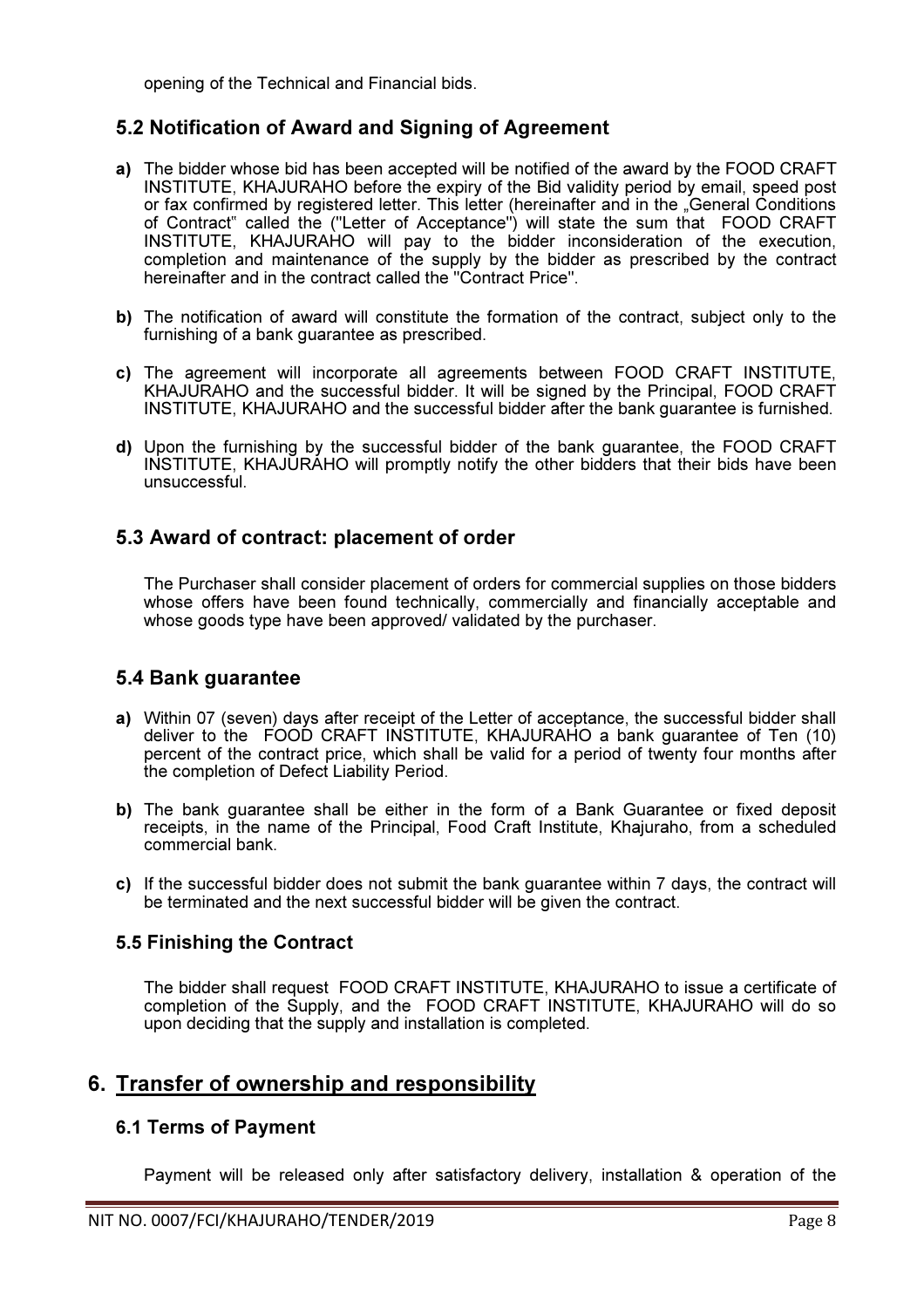goods and machines at our respective destination. Installation reports duly signed by authorized person of the Institute are to be attached along with the invoice for processing of payment. Receipt duly signed by authorized person to be attached along with the invoice for processing of payment in every invoice basic price & taxes should be mentioned separately.

### 6.2 Warranty/Guarantee

Minimum warranty of all products/equipments would be 24 months from the date of installation. Within warranty period minimum 04 free on spot services would be necessarily given by the supplier. Otherwise, earnest money would not be released. The tenderers must furnish a guarantee for 24 months on his/her letterhead, duly sealed and signed.

### 6.3 Correction of Defects noticed during the Defect

Liability Period a) The defects liability period will be of two years

from the completion of work.

c) FOOD CRAFT INSTITUTE, KHAJURAHO shall give notice to the bidder of any defects or repairs needed before the end of the defects liability period.

### 6.4 Defects or repairs which have not been corrected.

a) If the bidder has not corrected a defect pertaining to the defect liability period under as per the conditions of contract, to the satisfaction of the Food Craft Institute, Khajuraho, within 7 days of the Food Craft Institute, Khajuraho notice, the Principal, FOOD CRAFT INSTITUTE, KHAJURAHO will assess the cost of having the defect corrected, and the bidder will pay this amount on correction of the defect. If the amount is not paid by bidder, it will be deducted from bank guarantee.

b) Damaged/ Dented or Scratched products will be immediately notified to the supplier and the supplier is bound to replace the product within 10 days from the date of notification. Otherwise the product will be forfeited by the purchaser and no payment of the same will be released

### 6.5 Site cleaning

All the rates quoted are inclusive of removal of rubbish/debris collected during the progress of work, rejected material and clearance of site before and after the work is completed. The contractor shall arrange to remove the same immediately. If the contractor is failing to remove the same and the expenses shall be recovered from the contractor and he will not dispute for the expenses so incurred.

### 6.6 Delivery Report

It is mandatory that all ordered equipments to be supplied within stipulated time period (maximum 45 days) on F.O.R. delivery as would be mentioned in the Purchase Order otherwise, L.D. @ 5% will be imposed on weekly basis for 3 weeks on total work order amount, after which the work order will stand cancelled, EMD and Bank guarantee will be forfeited and the work order will be issued to the next successful bidder.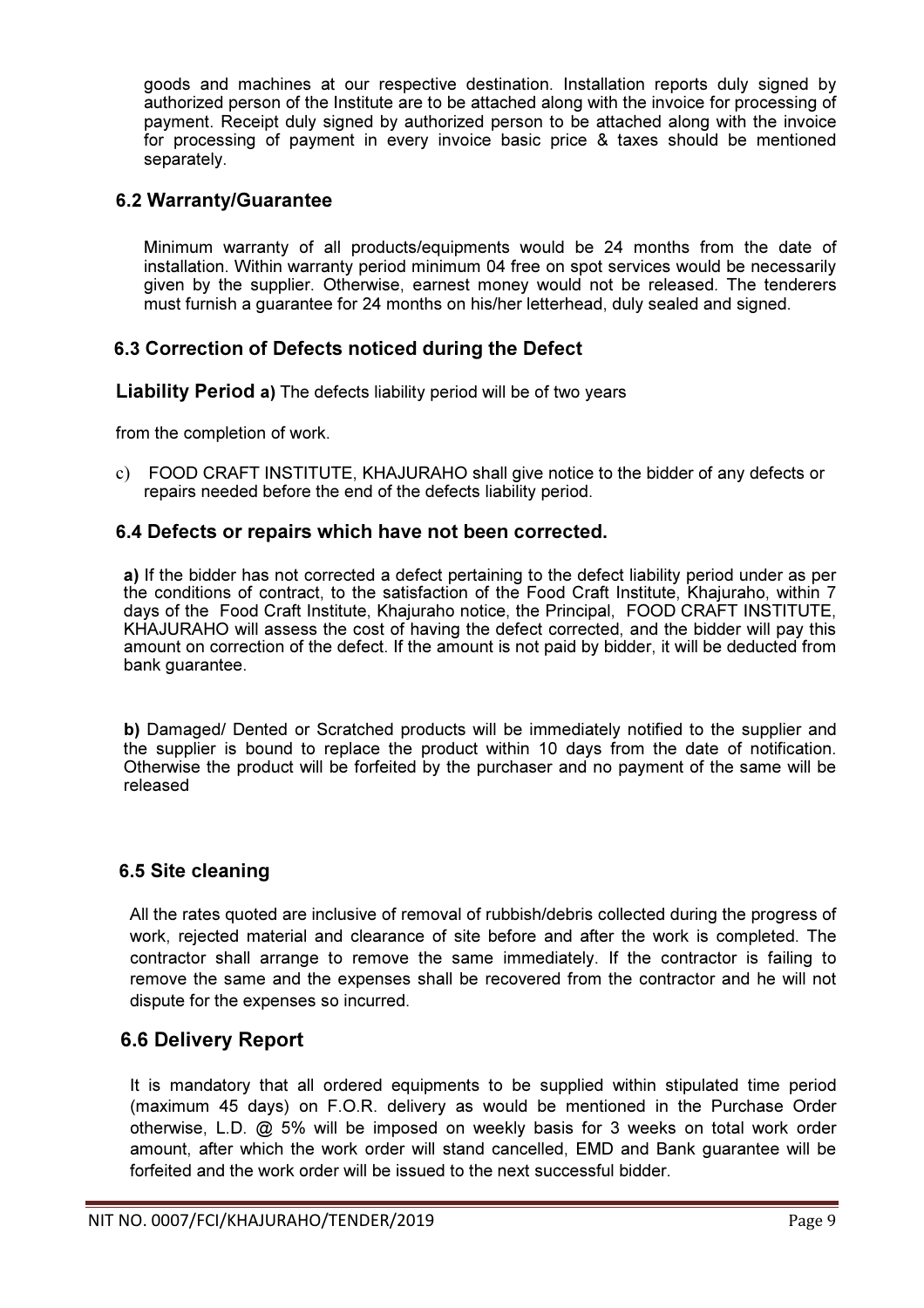### 7. Default

### 7.1 Process to be Confidential

Information relating to the examination, clarification, evaluation, and comparison of bids and recommendations for the award of a contract shall not be disclosed to bidders or any other persons not officially concerned with such process until the award to the successful Bidder has been announced. Any attempt by a bidder to influence the tender committee and staff of FOOD CRAFT INSTITUTE, KHAJURAHO processing of bids or award decisions may result in the rejection of his bid.

### 7.2 Contacting the Food Craft Institute, KHAJURAHO

- a) No Bidder shall contact the Principal and tender committee member or any staff of FOOD CRAFT INSTITUTE, KHAJURAHO on any matter relating to its bid from the time of the bid opening to the time the contract is awarded.
- b) Any attempt by the bidder to influence the Principal and tender committee member or any office staff of FOOD CRAFT INSTITUTE, KHAJURAHO during bid evaluation, bid comparison or contract award decision may result in the rejection of his bid.

### 8. Right to withdraw tender & Right to choose most appropriate bidder

- a) The Tender committee reserves all the right to accept or reject any bid, and to cancel the bidding process and reject all bids, at any time prior to the award of contract, without thereby incurring any liability to the affected bidder or bidders or any obligation to inform the affected bidder or bidders.
- b) The Tender committee reserves its right to choose the most appropriate bidder as per the terms of the contract.
- c) The Tender committee reserves its right to accept or reject any tender and quantity of items may be increased / decreased or omitted as per the requirement without any prior notice.

### 9. Rights of the Institute in case of default by the Contractor

### 9.1 Termination

Without prejudice to other rights for imposition of penalty, forfeiture of goods and security deposits etc. the Institute would have the right to terminate the contract without further notice to the contractor in case:

- a) The Contractor does not commence work within 07 days from the date of the work order; or does not complete the work and does not handover all the works with material installed to the Institute within 45 days of the work order.
- b) The work does not meet the quality standard prescribed or the prescribed measurements.
- c) If the bidder withdraws the bid after opening of technical bid during the period of bid validity:
- d) In case of failure of delivery or refusal of the Purchase Order on the basis of finalized rates under the terms and conditions mentioned in the tender document.
- e) If any breach of the terms of the Tender Document is committed by the Contractor.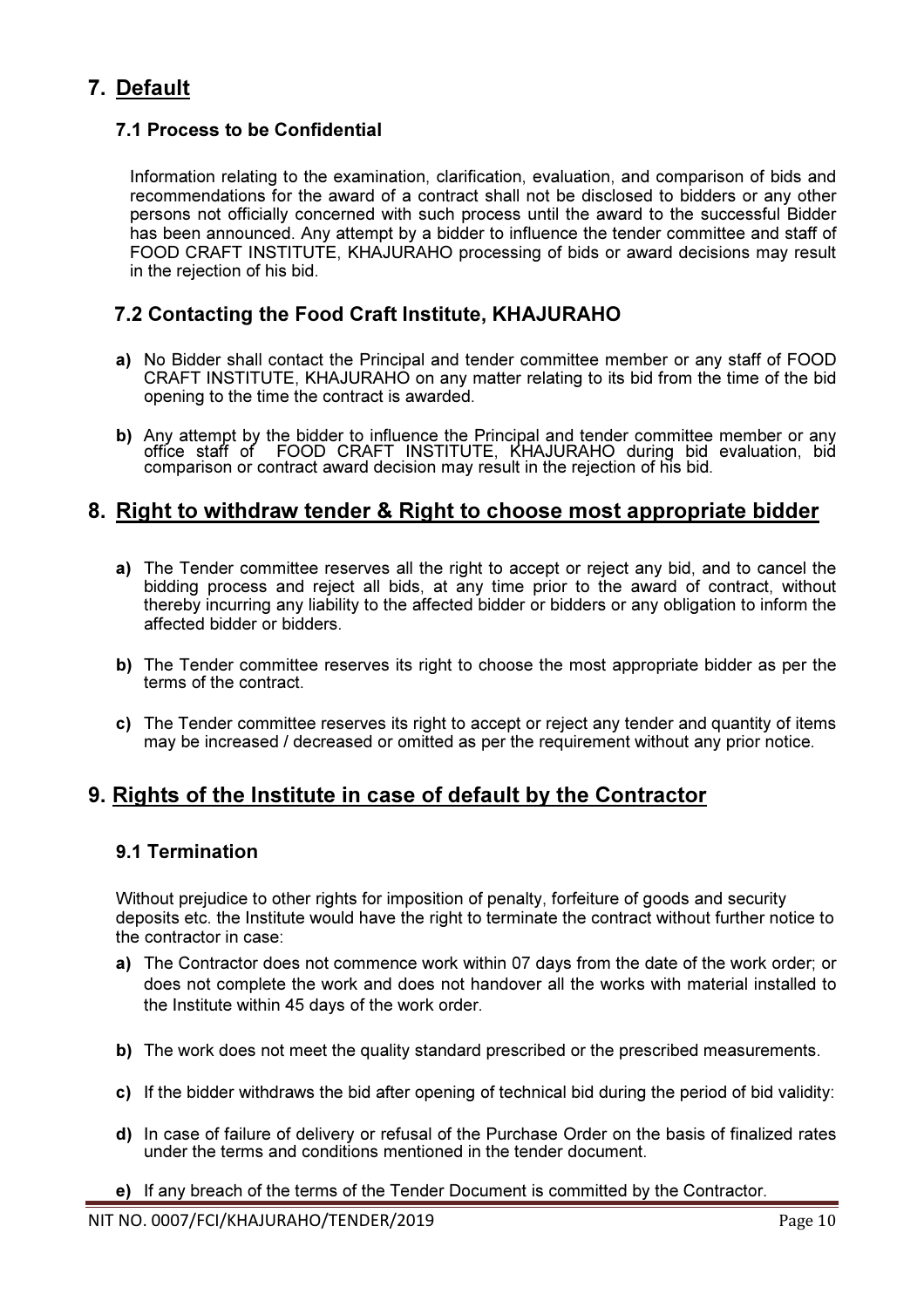### 9.2 Forfeiture

- a) In the event of termination or in the event of any loss suffered by the Institute, the institute would have the right to forfeit the bank guarantee for recovery of loss, penalty imposed etc, without prejudice to other forms of recovery available to the institute. In the event of forfeiture during continuation of contract or during defect liability period, the contractor shall be bound to furnish fresh bank guarantee of the same amount within 07 days of such forfeiture.
- b) If the bidder withdraws the bid after opening of technical bid during the period of bid validity:
- c) In the case of a successful bidder, if the bidder fails within the specified time limit (07 Days) after the receipt of letter of acceptance) to sign the agreement and or furnish the required bank guarantee.
- d) In case the quality found substandard after delivery or within the warranty period.
- e) In case of failure of delivery or refusal of the Purchase Order on the basis of finalized rates under the terms and conditions mentioned in the tender document, Order will be cancelled if not delivered within three weeks after time limit.
- f) In case the bidder is found in breach of any condition(s) of tender or supply order, at any stage during the course of supply / installation or warranty period, the legal action as per rules/laws, shall be initiated against the bidder and EMD/Security Deposits shall be forfeited, besides debarring and blacklisting the bidder concerned for at least three years, for further dealings with Food Craft Institute, KHAJURAHO.

### 9.3 Right to Re-tender

- a) The Tender committee would also have the right to withdraw the tender proceedings at any stage without assigning reason and without making any communication in that regard and proceed for fresh tender, if warranted.
- b) In case of termination of contract as prescribed in  $[(a)$  above], the institute would have the right to issue fresh tenders immediately.

### 9.4 Amendment in Bidding Documents

- a) Before the deadline for submission of bids, the Food Craft Institute, Khajuraho may modify the bidding documents by issuing addenda.
- b) Any addendum thus issued shall be part of the bidding document and shall be communicated in writing by E-mail or telephonically to all purchasers of the bidding documents. Prospective bidders shall acknowledge receipt of each addendum by fax/e-mail to Food Craft Institute, Khajuraho.
- c) To give prospective bidders a reasonable time in which to take an addendum in to account in preparing their bids, the Food Craft Institute, Khajuraho shall extend, as necessary, the deadline for submission of bids.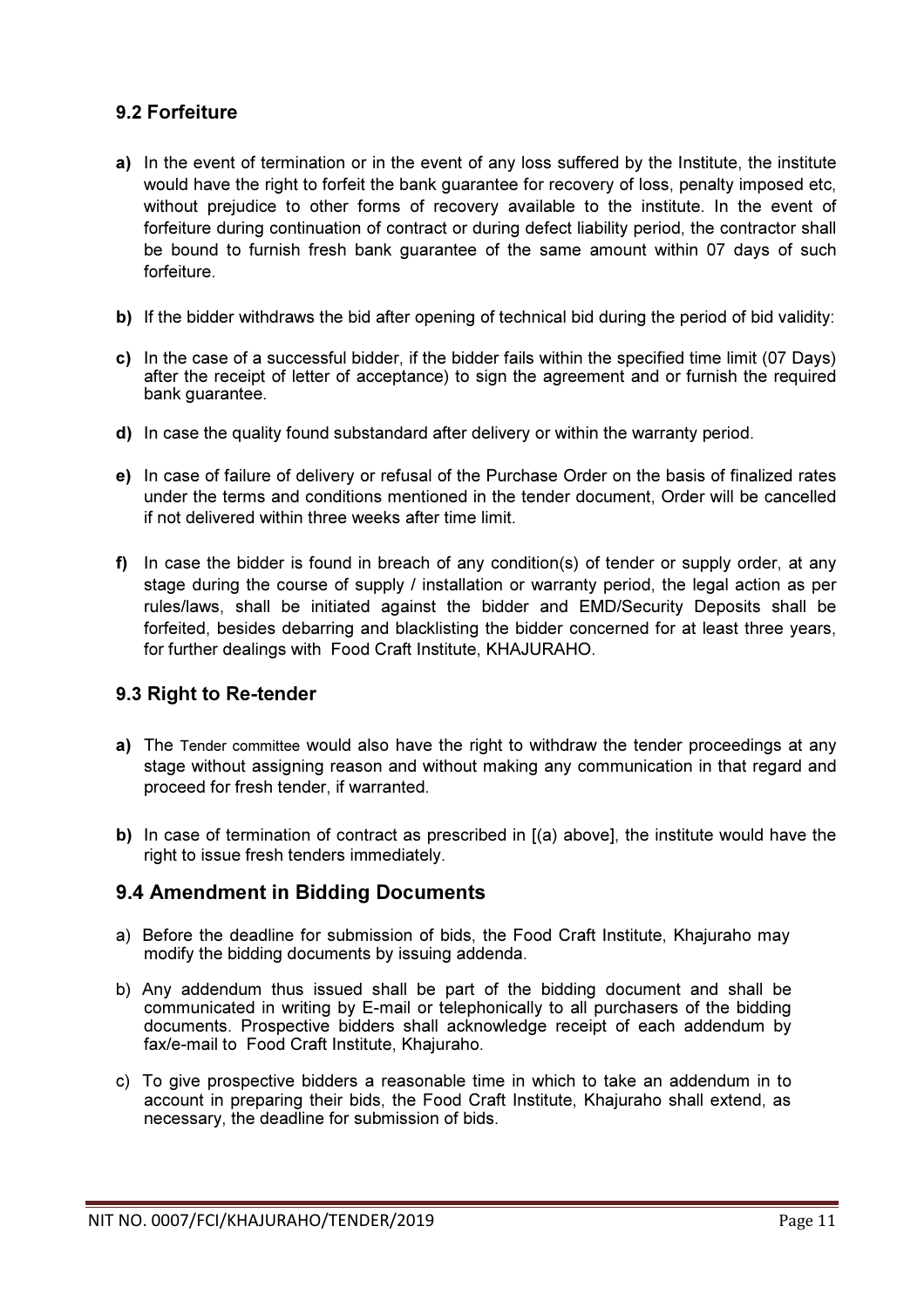### 9.5 Penalty

- a) It is mandatory that all ordered equipments to be supplied within stipulated time period (maximum 45 days) on F.O.R. delivery as would be mentioned in the Purchase Order otherwise, L.D. @ 5% will be imposed on monthly basis on total work order amount, after which the work order will stand cancelled, EMD and Bank guarantee will be forfeited, payment of the already supplied items will be withheld and the work order will be issued to the next successful bidder and no excuse of any kind and claim will be entertained.
- b) Without prejudice to the above, in case of any loss suffered, the institute would have the right to recover the entire amount of loss from the contractor.

### 9.6 Forfeiture of goods

In case of termination of contract the Institute would have the right to forfeit the goods already installed and the works undertaken.

### 10. Time extension

No time extension shall be permitted under any circumstances. In case however, on a written request of the contractor, time is extended, the same shall not modify any liability of the contractor and such time extension shall not absolve the contractor of his liabilities towards penalty, loss suffered by the institute and shall not affect the rights of the institute to take action under the contract for termination, forfeiture of goods and/or bank guarantee, imposition of penalty etc.

### 11. Dispute Resolution

In the event of a dispute with regard to or arising out of this contract: -

- a) The contractor shall refer the matter to the Tender committee, Food Craft Institute, Khajuraho within a period of 07 days from the date on which the dispute has arisen, by giving a letter in writing in this regard.
- b) In case the dispute is not resolved within 30 days from the date of communication, as above, or in case the contractor is dissatisfied with the decision of the Tender committee, then, by taking recourse to Arbitration proceedings under the Arbitration and Conciliation Act, 1996, before a Sole Arbitrator within a period of 60 days from the expiry of the 30 day period referred to above, or from the date of decision of the Regional Manager.
- c) The language of the Arbitration proceedings shall be English.
- d) The Courts at KHAJURAHO shall have exclusive jurisdiction. The venue for the Arbitration proceedings will be KHAJURAHO.
- e) The cost of the Arbitration proceedings shall be borne equally by the tenderer.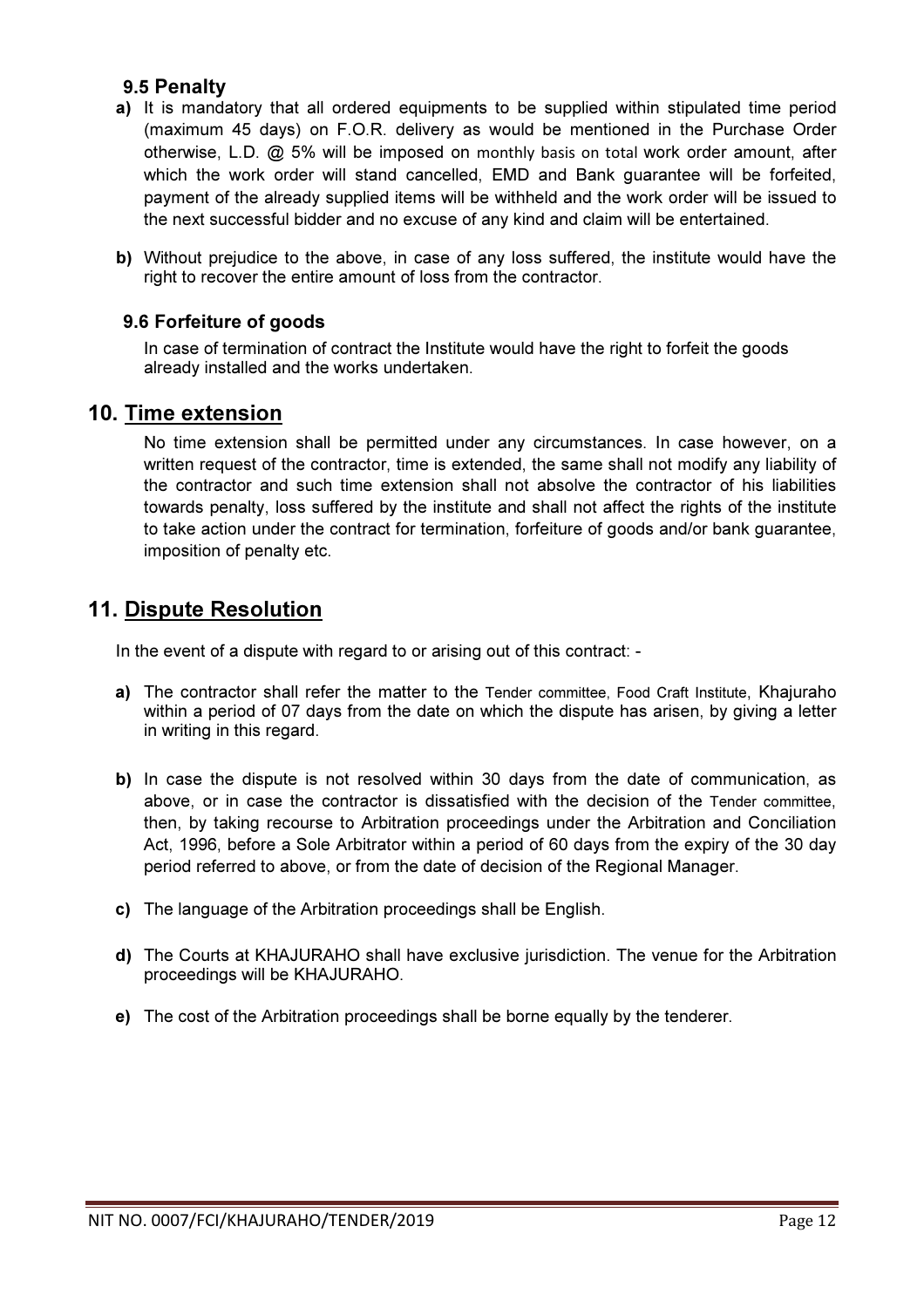# Checklist for Bid/Tender Submission

| S.<br>No.      | <b>Documents Required</b>                                                                                                                                                                                                                                              | <b>Status</b><br><b>Please Tick</b> | <b>Annexure</b><br><b>Titles</b> |
|----------------|------------------------------------------------------------------------------------------------------------------------------------------------------------------------------------------------------------------------------------------------------------------------|-------------------------------------|----------------------------------|
| $\mathbf{1}$   | Have you uploaded/submitted online the bids both technical and<br>financial bid?                                                                                                                                                                                       | Yes/No                              | "A"&"B"                          |
| $\overline{2}$ | Have you uploaded/submitted online self signed letter that the<br>bidder is not black listed by central / state Govt. or PSU?                                                                                                                                          | Yes/No                              | "C"                              |
| 3              | Have you uploaded/submitted online the Authorized Signatory<br>Declaration?                                                                                                                                                                                            | Yes/No                              | "D"                              |
| 4              | Have you submitted tender fees asked for?                                                                                                                                                                                                                              | Yes/No                              | "E"                              |
| 5              | Have you submitted the EMD asked for?                                                                                                                                                                                                                                  | Yes/No                              | "G"                              |
| 6              | Have you uploaded / submitted online Guarantee / Warrantee of<br>items on letter head duly signed and sealed                                                                                                                                                           | Yes/No                              |                                  |
| 7              | Have you uploaded / submitted online Total Turnover of last 03<br>financial year (F.Y.-2016-17, 2017-18, 2018-19), duly certified by<br>Chartered Accountant. Minimum turnover of last 3 financial year<br>should be $-15$ Lakhs                                       | Yes/No                              |                                  |
| 8              | Have You uploaded / submitted online a copy of the last 03 financial<br>year (F.Y.-2016-17, 2017-18, 2018-19) Audited Report of the firm                                                                                                                               | Yes/No                              |                                  |
| 9              | Have You uploaded / submitted online certified copy of Income Tax<br>Return for the last three financial years (F.Y.-2016-17, 2017-18, 2018-<br>$19)$ ?                                                                                                                | Yes/No                              |                                  |
| 10             | Have You uploaded / submitted online Permanent Account<br>Number(PAN No.) of the firm                                                                                                                                                                                  | Yes/No                              |                                  |
| 11             | Have You uploaded / submitted online Registration No. of the Firm?                                                                                                                                                                                                     | Yes/No                              |                                  |
|                | Have You uploaded / submitted online minimum three(03) calendar                                                                                                                                                                                                        |                                     |                                  |
|                | years experience of supply of "Restaurant Light (हलके)                                                                                                                                                                                                                 |                                     |                                  |
| 12             | Equipment/Items" in Govt./Private/Educational Institute<br>/Office/Hospitality Organization (attach one work order from each of<br>any 03 calendar year)                                                                                                               | Yes/No                              |                                  |
| 13             | Have You uploaded / submitted online proof of Manufacturing unit/<br>Authorized Dealership/General Order                                                                                                                                                               | Yes/No                              |                                  |
| 14             | Have You uploaded / submitted online proof of copy of Central / State<br>sales tax (VAT/GST) registration?                                                                                                                                                             | Yes/No                              |                                  |
| 15             | Have You uploaded / submitted online existing client list for the<br>mentioned products?                                                                                                                                                                               | Yes/No                              |                                  |
| 16             | Have You uploaded / submitted online product brochure/catalogue<br>(pdf/image file                                                                                                                                                                                     | Yes/No                              |                                  |
| 17             | Have You Signed and uploaded / submitted online the priced bid<br>form?                                                                                                                                                                                                | Yes/No                              |                                  |
| 18             | Have You uploaded / submitted online relevant qualification<br>certificate for Quality/Standards?                                                                                                                                                                      | Yes/No                              |                                  |
| 19             | Have You uploaded / submitted online Certificate of registration of<br>Services Tax or CPF No [attach documentary proof]                                                                                                                                               | Yes/No                              |                                  |
| 20             | Have You uploaded / submitted online , one (1) order of amount Rs.<br>1,00,000/-(One Lakh) or two (2) orders of amount Rs. 50,000/-(Fifty<br>thousand ) each of any Govt./Private/Educational Institute<br>/Office/Hospitality Organization [attach documentary proof] | Yes/No                              |                                  |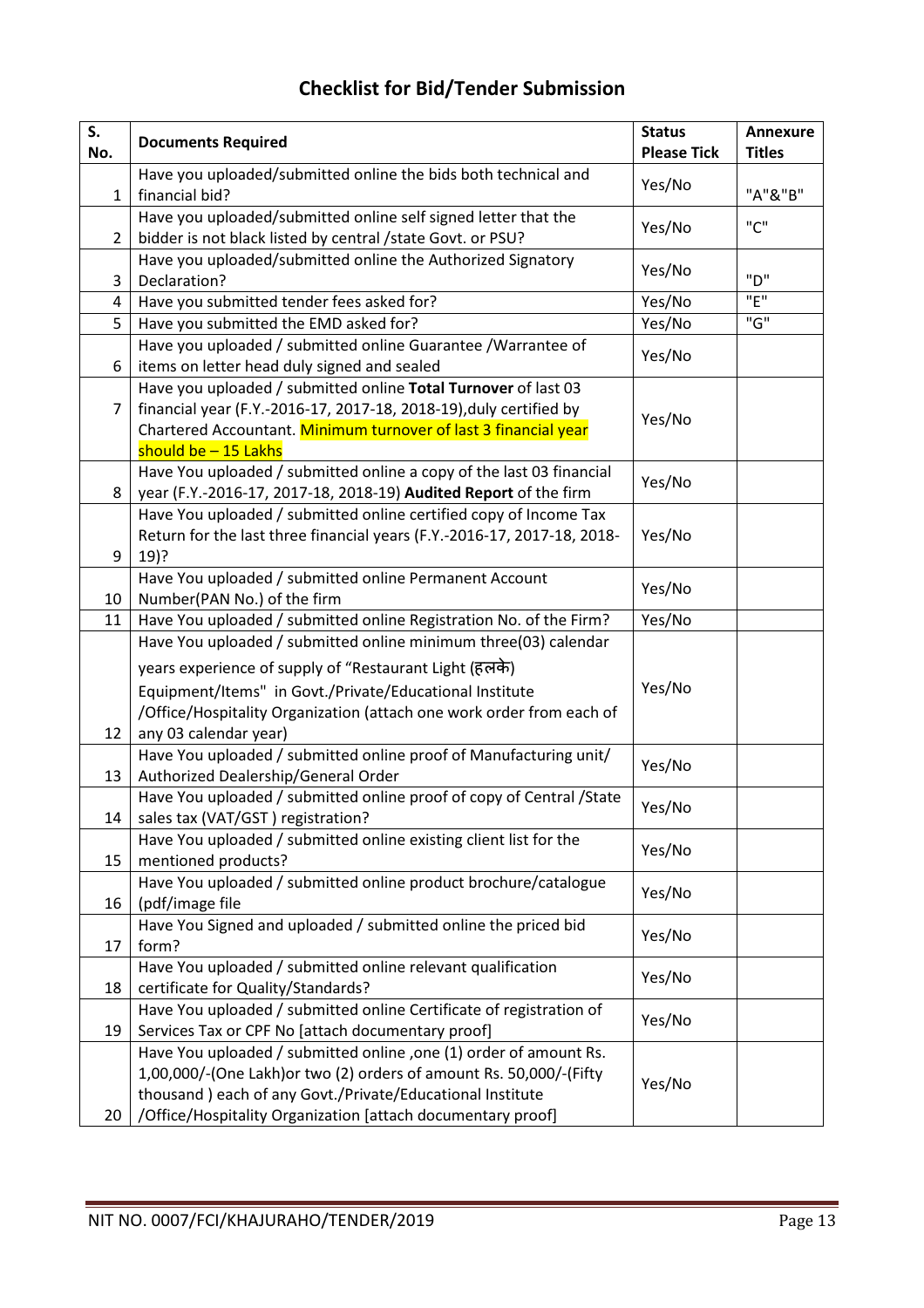### ANNEXURE – A Technical Bid TECHNICAL BID DOCUMENT FOR "ANNUAL RATE CONTRACT FOR SUPPLY FURNITURE & FURNISHING ITEMS"AT FCI, KHAJURAHO.

#### (On company letter head)

|                | <b>Bid Document Letter Reference No</b> | 0007/FCI/KHAJURAHO/TENDER/2019 |
|----------------|-----------------------------------------|--------------------------------|
| $\overline{2}$ | Name of Bidder/Authorized Signatory     |                                |
| 3              | Company Name & Address:                 |                                |
| 4              | Date                                    |                                |

#### 4. Detail of Documents to be submitted

| S.<br>No.      | <b>DOCUMENTS REQUIRED</b>                                            | <b>Annexure</b><br><b>TITLES</b> | <b>SIGNATURE</b> |
|----------------|----------------------------------------------------------------------|----------------------------------|------------------|
|                | Have you uploaded/submitted online the bids both technical and       |                                  |                  |
| $\mathbf{1}$   | financial bid?                                                       | "A"&"B"                          |                  |
|                | Have you uploaded/submitted online self signed letter that the       | "C"                              |                  |
| $\overline{2}$ | bidder is not black listed by central /state Govt. or PSU?           |                                  |                  |
|                | Have you uploaded/submitted online the Authorized Signatory          |                                  |                  |
| 3              | Declaration?                                                         | "ח"                              |                  |
| 4              | Have you submitted tender fees asked for?                            | "F"                              |                  |
| 5              | Have you submitted the EMD asked for?                                | "G"                              |                  |
|                | Have you uploaded / submitted online Guarantee / Warrantee of        |                                  |                  |
| 6              | items on letter head duly signed and sealed                          |                                  |                  |
|                | Have you uploaded / submitted online Total Turnover of last 03       |                                  |                  |
|                | financial year (F.Y.-2016-17, 2017-18, 2018-19), duly certified by   |                                  |                  |
| $\overline{7}$ | <b>Charted Accountant</b>                                            |                                  |                  |
|                | Have You uploaded / submitted online a copy of the last 03 financial |                                  |                  |
| 8              | year (F.Y.-2016-17, 2017-18, 2018-19) Audited Report of the firm     |                                  |                  |
|                | Have You uploaded / submitted online certified copy of Income Tax    |                                  |                  |
| 9              | Return for the last three financial years?                           |                                  |                  |
|                | Have You uploaded / submitted online Permanent Account               |                                  |                  |
| 10             | Number(PAN No.) of the firm                                          |                                  |                  |
| 11             | Have You uploaded / submitted online Registration No. of the Firm?   |                                  |                  |
|                | Have You uploaded / submitted online minimum three(03) calendar      |                                  |                  |
|                | (हलके)<br>experience of supply of "Restaurant Light<br>vears         |                                  |                  |
|                | Equipment/Items"in<br>Govt./Private/Educational<br>Institute         |                                  |                  |
|                | /Office/Hospitality Organization (attach one work order from each    |                                  |                  |
| 12             | of any 03 calendar year)                                             |                                  |                  |
|                | Have You uploaded / submitted online proof of Manufacturing unit/    |                                  |                  |
| 13             | Authorized Dealership/General Order                                  |                                  |                  |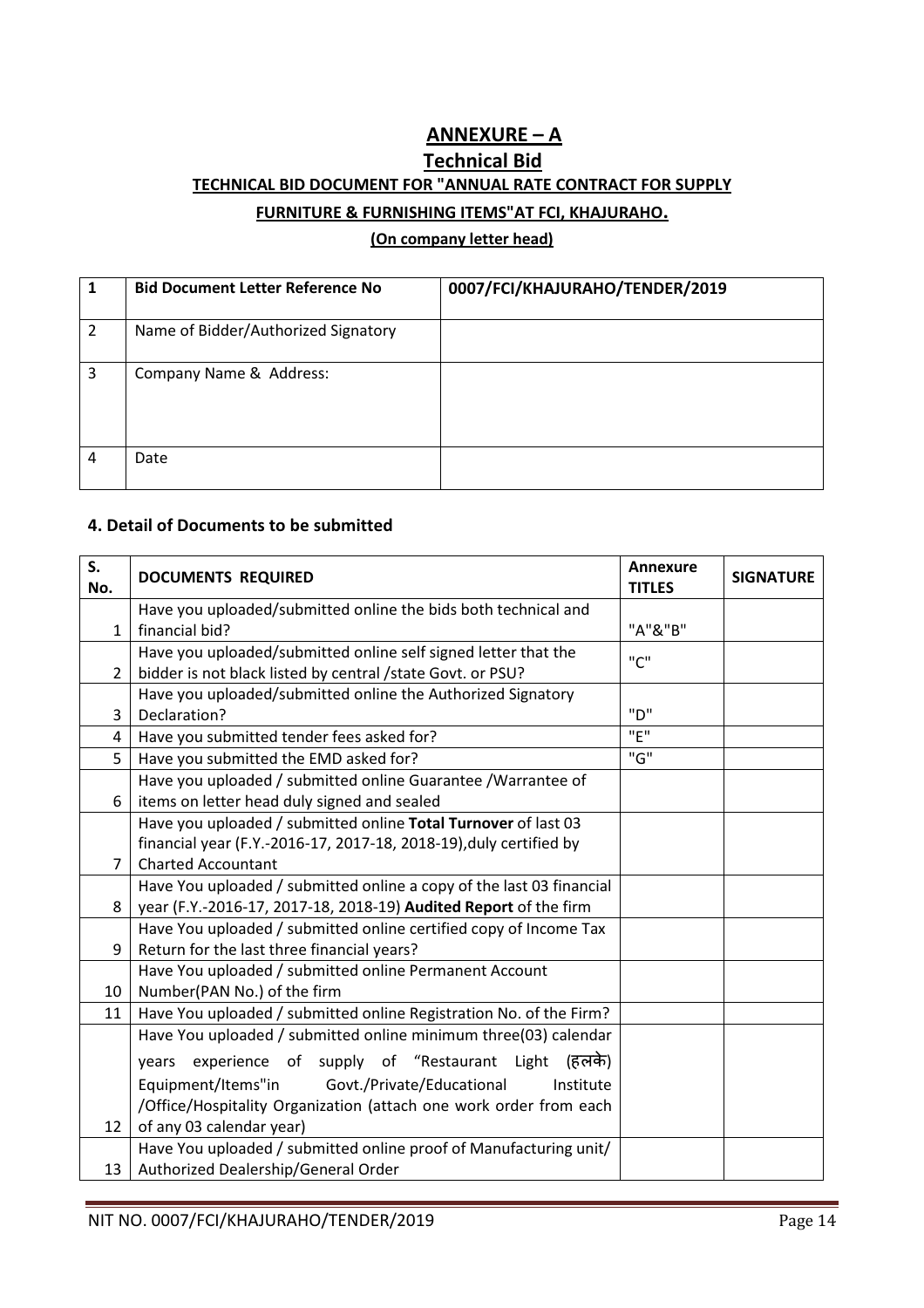|    | Have You uploaded / submitted online proof of copy of Central       |  |
|----|---------------------------------------------------------------------|--|
| 14 | /State sales tax (VAT/GST) registration?                            |  |
|    | Have You uploaded / submitted online existing client list for the   |  |
|    | mentioned products?                                                 |  |
|    | The Authorized Dealers/Distributors/Bidders must attach             |  |
|    | a user or existing client list for the mentioned FURNITURE          |  |
| 15 | & FURNISHING ITEMS.                                                 |  |
|    | Have You uploaded / submitted online product brochure/catalogue     |  |
| 16 | (pdf/image file                                                     |  |
|    | Have You Signed and uploaded / submitted online the priced bid      |  |
| 17 | form?                                                               |  |
|    | Have You uploaded / submitted online relevant qualification         |  |
| 18 | certificate for Quality/Standards?                                  |  |
|    | Have You uploaded / submitted online Certificate of registration of |  |
| 19 | Services Tax or CPF No [attach documentary proof]                   |  |
|    | Have You uploaded / submitted online , one (1) order of amount Rs.  |  |
|    | 1,00,000/-(One Lakh) or two (2) orders of amount Rs. 50,000/-(Fifty |  |
|    | thousand ) each of any Govt./Private/Educational Institute          |  |
| 20 | /Office/Hospitality Organization [attach documentary proof]         |  |

| <b>SIGNATURE</b> | <b>SEAL</b> |
|------------------|-------------|
|                  |             |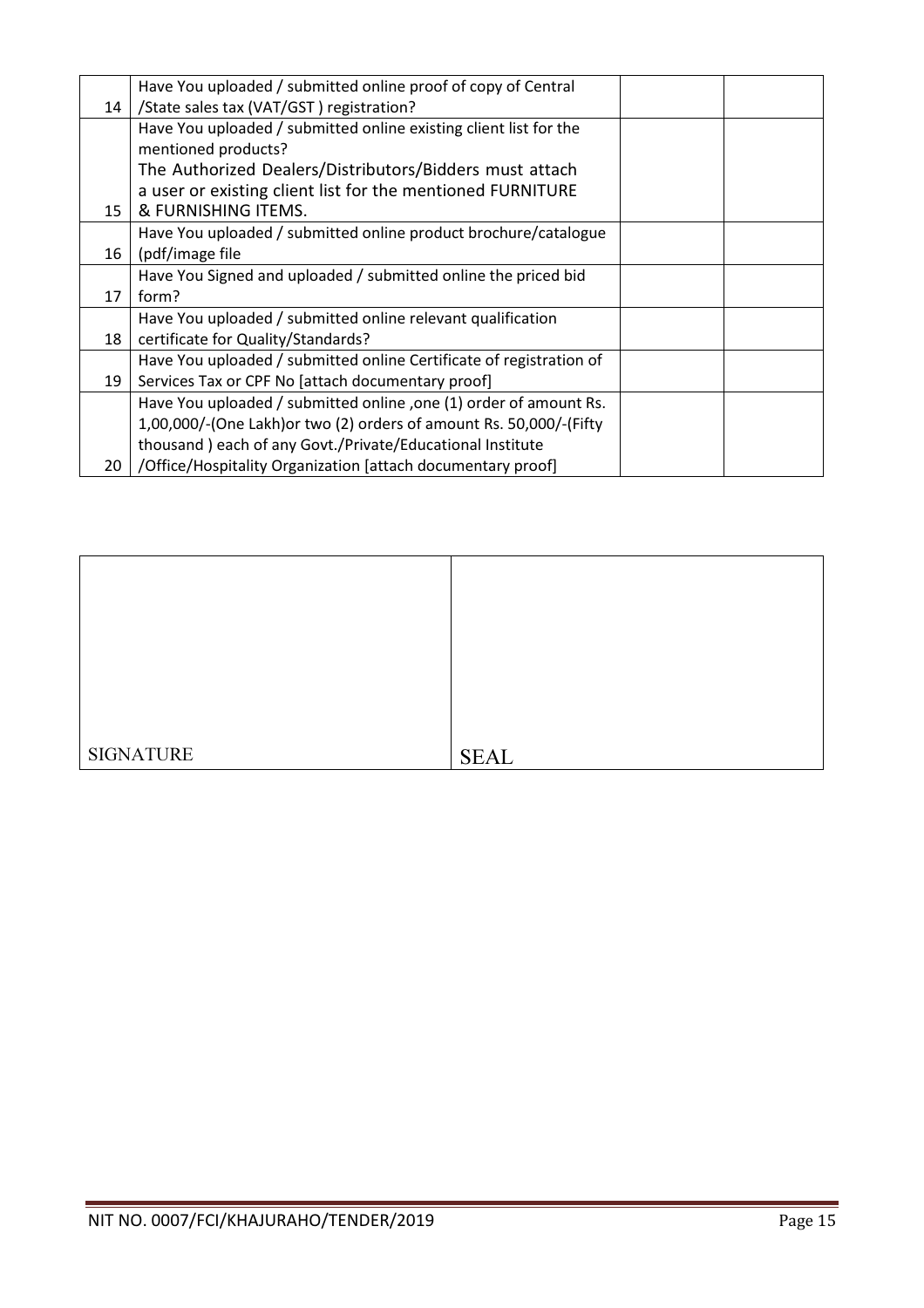# Annexure - C

# Declaration against being Black Listed

(On the letter head of the bidder)

We hereby declare that, we /our firm has not been "Black Listed" by Central / State Govt. and / or PSU.

Authorized Signatory

Seal

 $\overline{a}$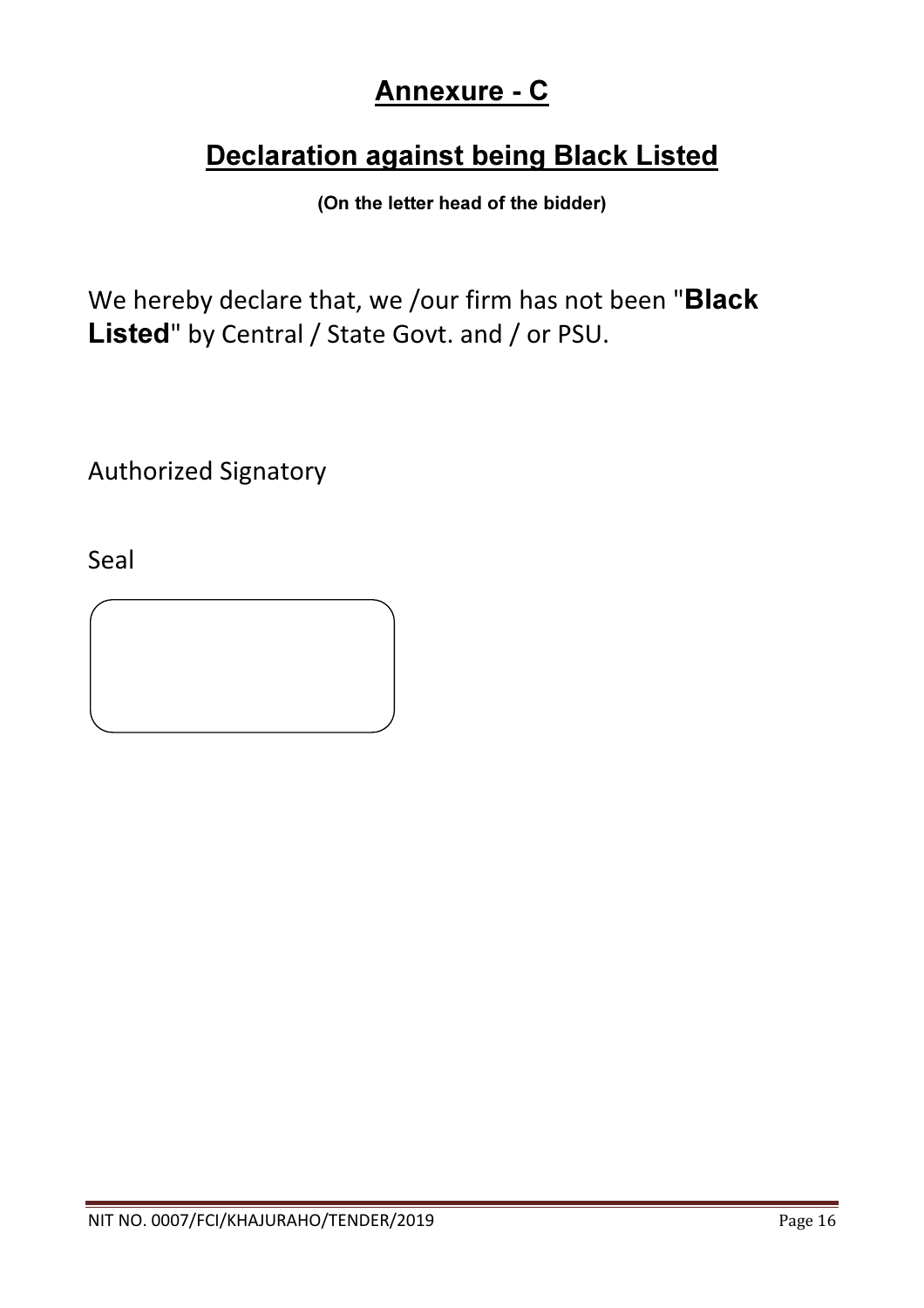# Annexure – E

# Declaration Tender Fees & EMD

(On the letter head of the bidder)

We fully agree with the terms & conditions mentioned in the Tender Document No: 0007/FCI/KHAJURAHO/TENDER/2019, dated 17/06/2019

| thousand only) issued from (Name & Branch of of the Bank) |
|-----------------------------------------------------------|
|                                                           |

Signature of authorized person

Full name:

| Seal |  |
|------|--|
|      |  |
|      |  |
|      |  |
|      |  |
|      |  |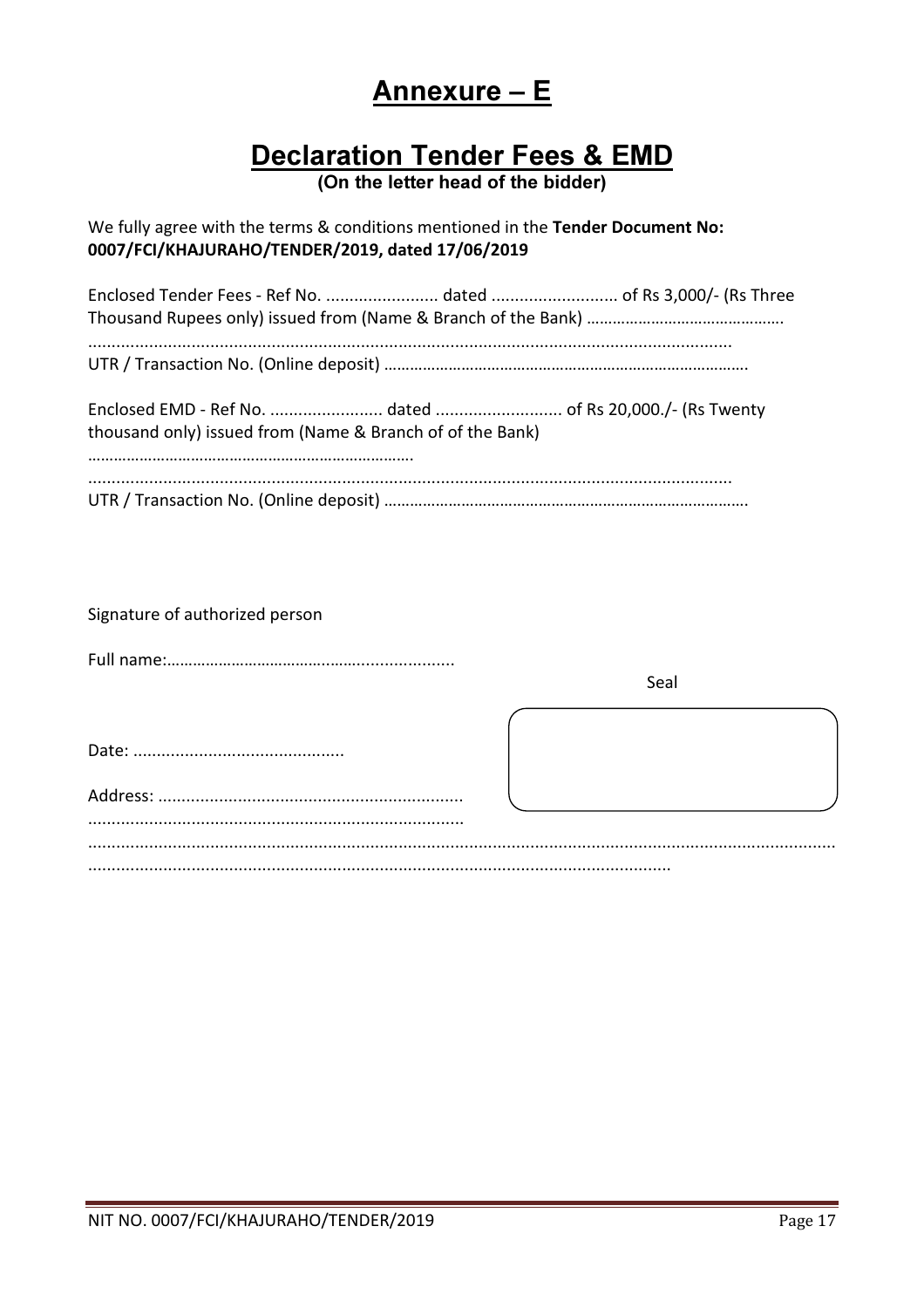### Bank Details for Online EMD & Tender Fees is given on Page No – 4. Annexure – F

#### BANK GUARANTEE (BANK GUARANTEE)

(On the letter head of the Bank)

Food Craft Institute-Khajuraho, Near Hotel Payal District - Chhatarpur Khajuraho - 471606, Madhya Pradesh, India

To,

| Whereas  |                                                                                                       |                                                                                                          |     |                                  |    |          |  | (name and address of bidder) (herein after called "the |     |
|----------|-------------------------------------------------------------------------------------------------------|----------------------------------------------------------------------------------------------------------|-----|----------------------------------|----|----------|--|--------------------------------------------------------|-----|
| bidder") | has                                                                                                   | undertaken.                                                                                              | In. | pursuance                        | оf | contract |  |                                                        | No. |
|          |                                                                                                       | Date                                                                                                     |     |                                  |    |          |  |                                                        |     |
|          |                                                                                                       | to execute                                                                                               |     |                                  |    |          |  | (name of contract and brief description                |     |
|          |                                                                                                       | of supply) (hereinafter called "the contract") and whereas we have agreed to give the bidder such a Bank |     |                                  |    |          |  |                                                        |     |
|          | Guarantee, now therefore we hereby affirm that we are the Guarantor and responsible to you, on behalf |                                                                                                          |     |                                  |    |          |  |                                                        |     |
|          |                                                                                                       | of the bidder, up to a total of                                                                          |     |                                  |    |          |  |                                                        |     |
|          |                                                                                                       |                                                                                                          |     | (amount of guarantee) $\sqrt{ }$ |    |          |  |                                                        | (in |
|          |                                                                                                       | words) such sum being payable in Indian rupees in which the contract Price is payable, and we undertake  |     |                                  |    |          |  |                                                        |     |
|          |                                                                                                       | to pay you, upon your first written demand. and without cavil or argument, any sum or sums within the    |     |                                  |    |          |  |                                                        |     |

limits of (amount of guarantee) as aforesaid without your needing to prove or to show grounds or reasons for your demand for the sum specified there in. We hereby waive

the necessity of your demanding the said debt from the bidder before presenting us with the demand.

We further agree that no change or addition to or other modification or the terms of the contract or of the supply to be performed there under or of any of the Contract documents which may be made between you and the bidder shall in any way release us from any liability under this guarantee, and we hereby waive notice of any such change, addition or modification.

This guarantee shall be valid until 60 days from the date of expiry of the Defects Liability Period.

Signature and seal of the guarantor

| Name of Bank |
|--------------|
|              |

Address  $\overline{\phantom{a}}$ 

Date  $\qquad \qquad \blacksquare$ 

\*An amount shall be inserted by the Guarantor, representing the percentage of the Contract Price specified in the contract and denominated in Indian Rupees.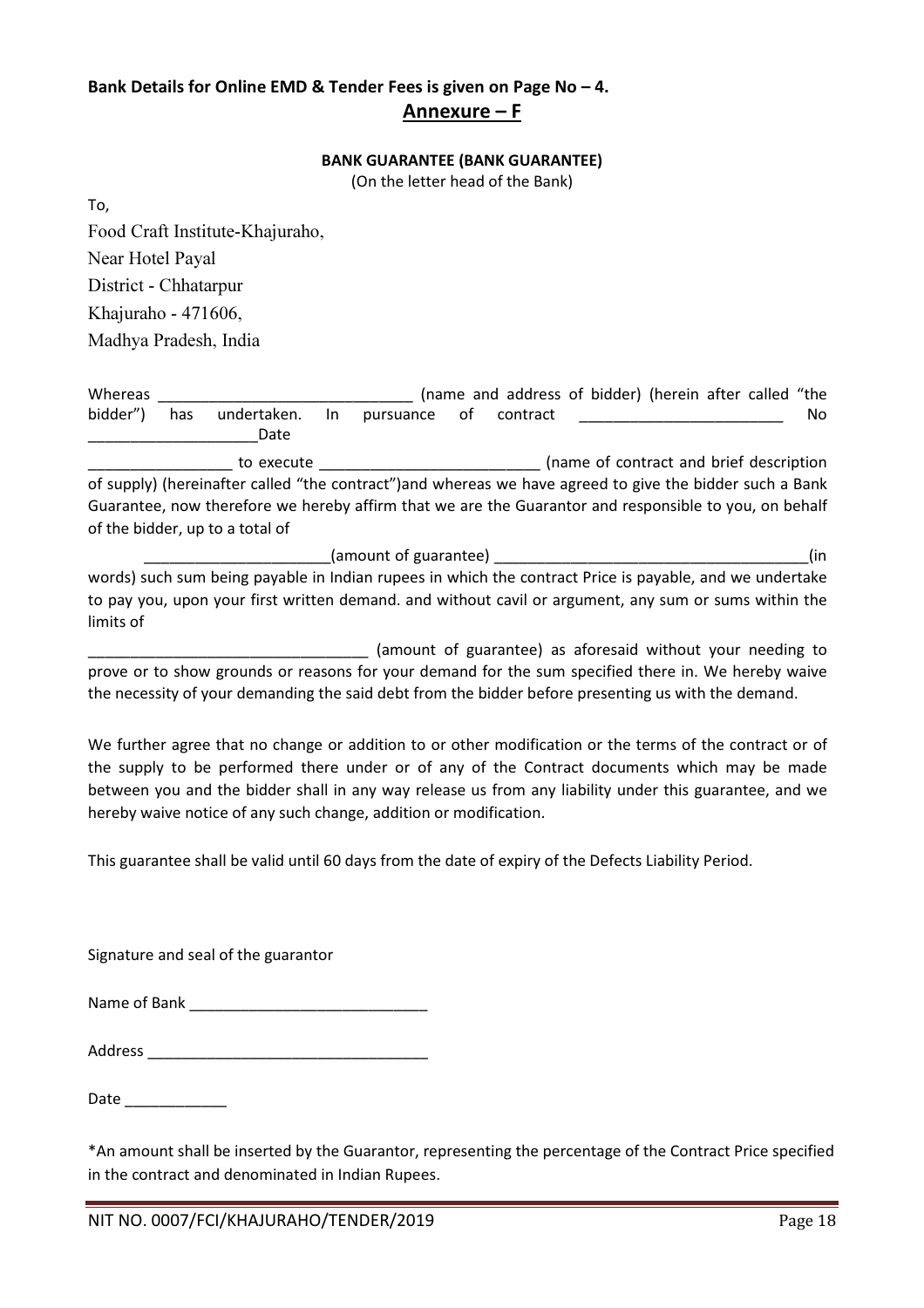### Annexure - G

(On the letter head of the bidder)

## Two Year Guarantee / Warranty

(On the letter head of the Bidder)

This is to certify, that we offer for 24months Guarantee / Warranty from the date of installation of all products / equipments supplied and installed for the Tender No: 0007/FCI/KHAJURAHO/TENDER/2019, dated 17/06/2019 & System No 007 to Food Craft Institute, Khajuraho.

We confirm to carry four free on the site service.

Signature of authorized person

| Seal |
|------|
|      |
|      |
|      |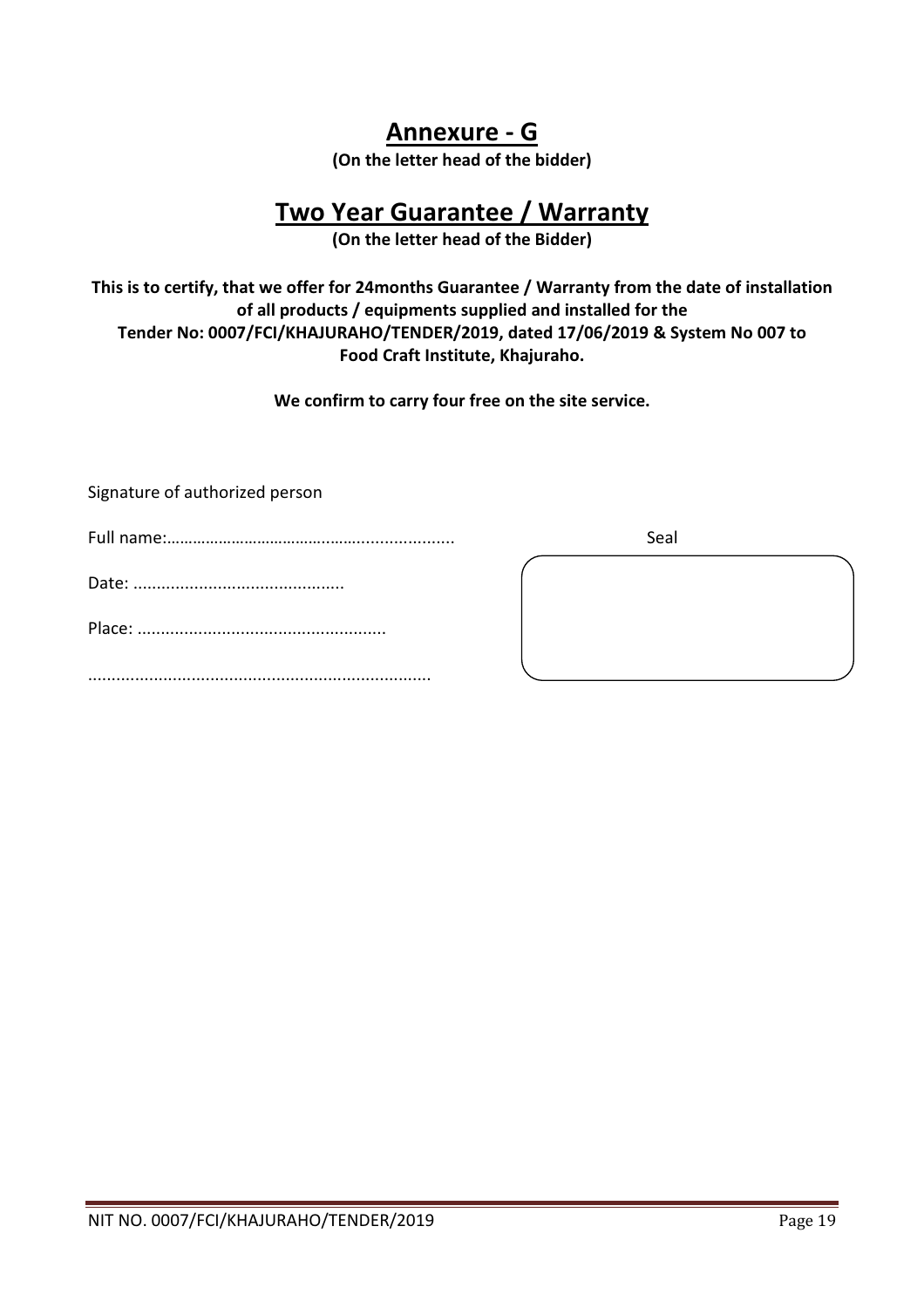# **Annexure - H** Certificate of Completion / Installation

(On the letter head of the purchaser)

### This is to certify, that the Supply and Installation of all the RESTAURANT LIGHT (हलके) EQUIPMENTS/ ITEMS have been satisfactorily completed. All the RESTAURANT LIGHT (हलके) EQUIPMENTS/ ITEMS are in

working condition. Details of the work order / purchase order is as under

| <b>Scope of Work</b>              | FOOD CRAFT INSTITUTE, KHAJURAHO invites sealed             |  |  |  |  |  |  |  |  |  |
|-----------------------------------|------------------------------------------------------------|--|--|--|--|--|--|--|--|--|
|                                   | tenders for annual rate contract for supply of "RESTAURANT |  |  |  |  |  |  |  |  |  |
|                                   | LIGHT (हलके) EQUIPMENTS/ ITEMS "at Food Craft Institute,   |  |  |  |  |  |  |  |  |  |
|                                   | Khajuraho. Terms & conditions of tender document given     |  |  |  |  |  |  |  |  |  |
|                                   | below: -                                                   |  |  |  |  |  |  |  |  |  |
| <b>Tender Number</b>              | 0007/FCI/KHAJURAHO/TENDER/2019                             |  |  |  |  |  |  |  |  |  |
| <b>Earnest Money Deposit</b>      | Rs. 20,000 /- Online                                       |  |  |  |  |  |  |  |  |  |
| <b>Date of Issuing Tender</b>     | 17/06/2019                                                 |  |  |  |  |  |  |  |  |  |
| Date & Time of Opening            | 1. Technical Bid: 09/07/2019 at 10:00 AM                   |  |  |  |  |  |  |  |  |  |
|                                   | 2. Financial Bid: 09/07/2019 at 04:00 PM                   |  |  |  |  |  |  |  |  |  |
|                                   | Principal - Food Craft Institute, Khajuraho                |  |  |  |  |  |  |  |  |  |
|                                   | Near Hotel Payal                                           |  |  |  |  |  |  |  |  |  |
|                                   | District - Chhatarpur                                      |  |  |  |  |  |  |  |  |  |
| <b>Place of submitting Tender</b> | Madhya Pradesh - 471606                                    |  |  |  |  |  |  |  |  |  |
|                                   | Mob: 9993861664, 9414355109                                |  |  |  |  |  |  |  |  |  |
| <b>Supply Address/Location</b>    | Principal                                                  |  |  |  |  |  |  |  |  |  |
|                                   | Food Craft Institute-Khajuraho,                            |  |  |  |  |  |  |  |  |  |
|                                   | Near Hotel Payal                                           |  |  |  |  |  |  |  |  |  |
|                                   | District - Chhatarpur                                      |  |  |  |  |  |  |  |  |  |
|                                   | Khajuraho - 471606,                                        |  |  |  |  |  |  |  |  |  |
|                                   | Madhya Pradesh, India                                      |  |  |  |  |  |  |  |  |  |
| <b>Purchase Order No</b>          |                                                            |  |  |  |  |  |  |  |  |  |
| <b>Value of Purchase Order</b>    |                                                            |  |  |  |  |  |  |  |  |  |
| <b>Value of Work Executed</b>     |                                                            |  |  |  |  |  |  |  |  |  |
| <b>Completion Supply</b>          | Yes & Satisfactory at FCI Khajuraho Institute.             |  |  |  |  |  |  |  |  |  |
| <b>Completion Installation</b>    | Yes & Satisfactory at FCI Khajuraho Institute.             |  |  |  |  |  |  |  |  |  |
| <b>Time Limit for Work</b>        | 45 days after obtaining Work / Purchase Order              |  |  |  |  |  |  |  |  |  |
| <b>Period of Rate Contract</b>    | 12 Months from obtaining 1st work order.                   |  |  |  |  |  |  |  |  |  |
| <b>Defects liability period</b>   | 24 months after completion & installation of work.         |  |  |  |  |  |  |  |  |  |
| Penalty rate if any               |                                                            |  |  |  |  |  |  |  |  |  |
| <b>Remark</b>                     |                                                            |  |  |  |  |  |  |  |  |  |

| Signature of authorized person | Seal |
|--------------------------------|------|
|                                |      |
|                                |      |
|                                |      |
|                                |      |

……………………………………………………………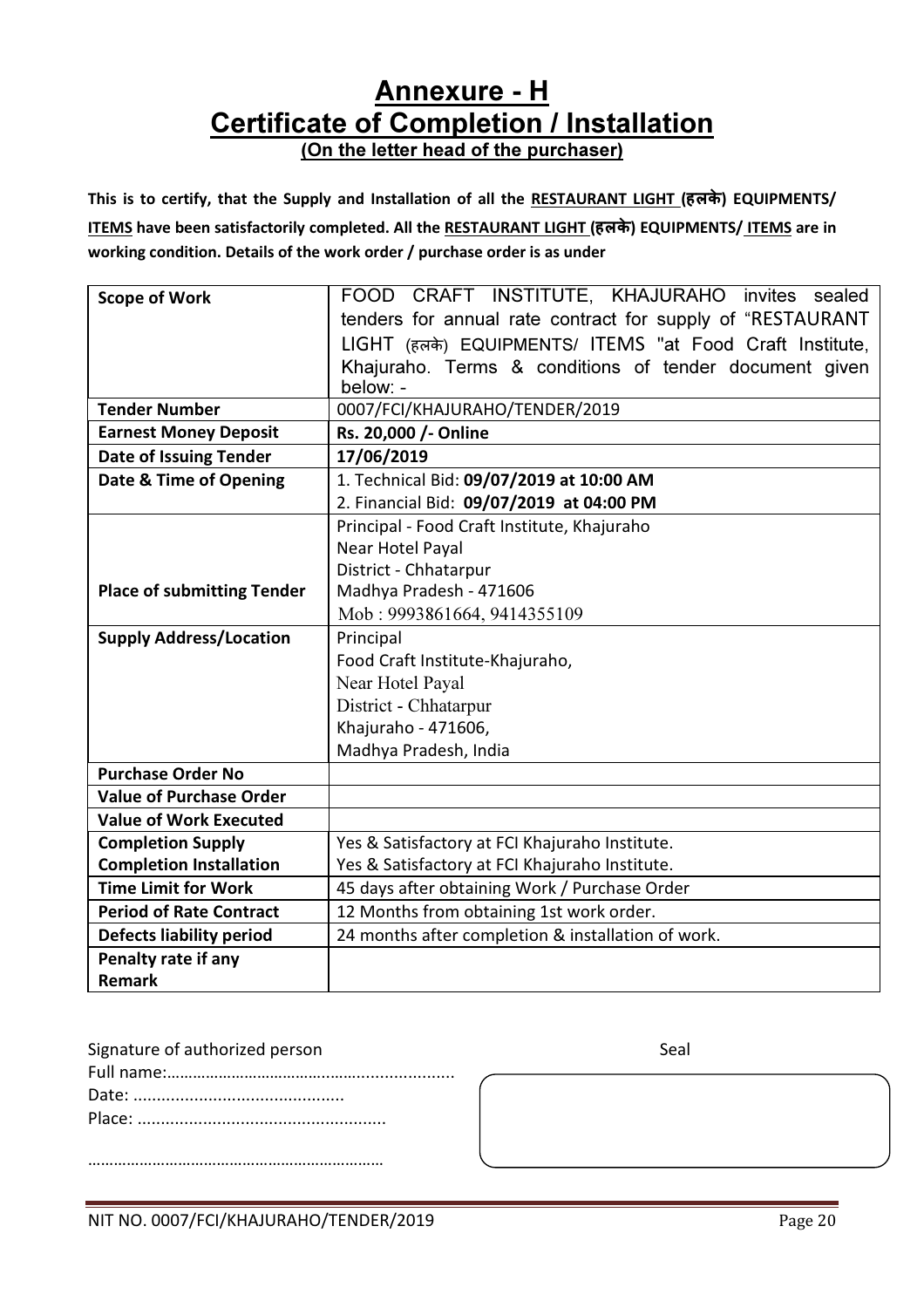# Annexure - I:

# Agreement Performa

(On the letter head of the bidder)

To The Principal Food Craft Institute Khajuraho, Near Hotel Payal, District - Chhatarpur Khajuraho - 471606, Madhya Pradesh, India

Dear Sir,

With reference to your Tender Number- NIT NO. 0007/FCI/KHAJURAHO/TENDER/2019 SYSTEM NO. 007 dated 17/06/2019 (Letter of Acceptance - LOA) for ANNUAL RATE CONTRACT FOR SUPPLY AND INSTALLATION OF RESTAURANT LIGHT (हलके) EQUIPMENTS/ ITEMS.

We are executing this agreement for proper supply, Installation & Maintenance of FURNITURE & FURNISHING ITEMS and satisfaction working of the equipment covered under Guarantee / Warranty for 24 Months from the date of Installation and as per enclosed bid terms & conditions.

All equipment and accessories will be exactly to the specification mentioned in our tender document. The tender document shall be the part of this agreement. The Food Craft Institute, Rewa may forfeit the EMD / Bank Guarantee, if we are found providing any false information of if we fail to supply, install or / and maintain as above, and no further communication in this respect shall be entertained.

We herewith accept all the terms & conditions of the tender and understand that the decision of the Principal / Tender Committee of Food Craft Institute, Khajuraho shall be final and acceptable to us.

For: Seal & Signature of Bidder For: Principal - Food Craft Institute, Khajuraho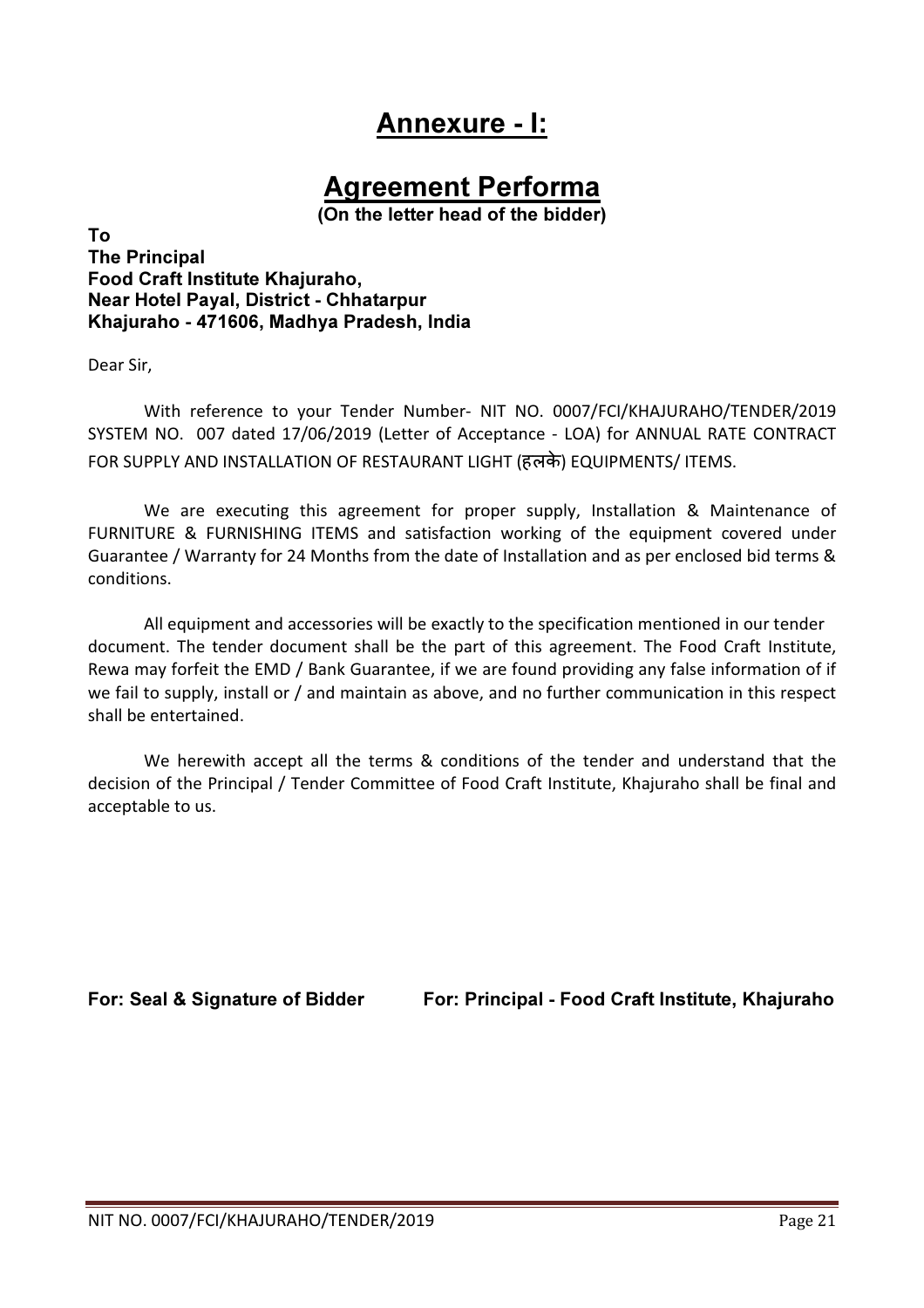# On 500 Rs Stamp Paper

### Agreement for Supply, Installation and Maintenance of FURNITURE & FURNISHING ITEMS at FCI, Khajuraho

This agreement is executed on............ date, Day............. with

Food Craft Institute Khajuraho, Near Hotel Payal, District - Chhatarpur Khajuraho - 471606, Madhya Pradesh, India

Vs

Bidder Name and Address

For: Seal & Signature of Bidder For: Principal - Food Craft Institute, Khajuraho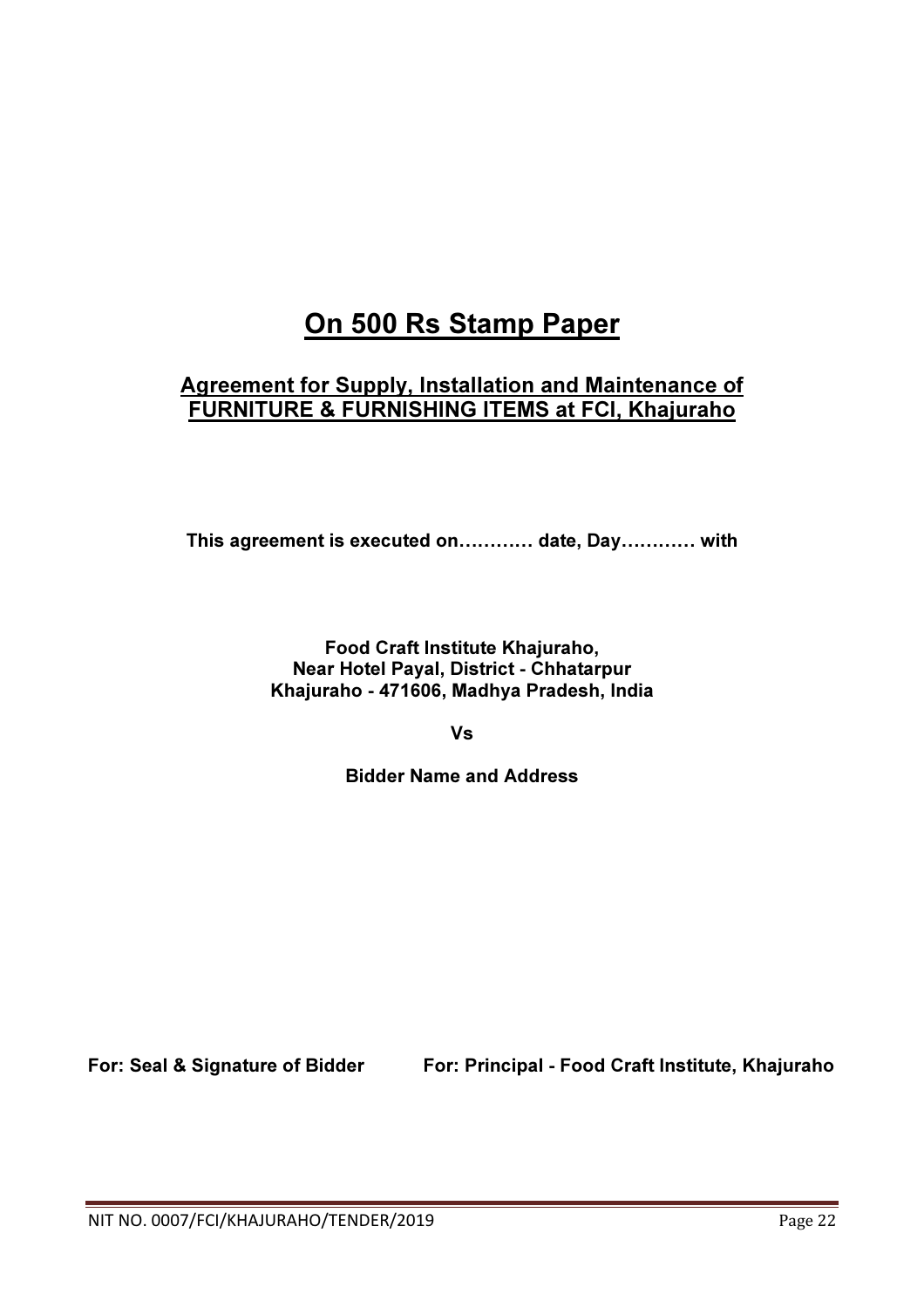|                | <b>RESTAURANT LIGHT</b> |                            |            |                             |                                 |              |                 |                 |                             |
|----------------|-------------------------|----------------------------|------------|-----------------------------|---------------------------------|--------------|-----------------|-----------------|-----------------------------|
|                | <b>EQUIPMENT/ITEMS</b>  | FINANCIAL BID - ANNEXURE B |            |                             |                                 |              |                 |                 |                             |
| S.No.          | Item                    | <b>Specifications</b>      | <b>QTY</b> | <b>Make</b><br><b>Brand</b> | <b>Per Unit</b><br><b>Price</b> | <b>Taxes</b> | Total /<br>Unit | Other if<br>any | <b>Net</b><br><b>Amount</b> |
|                |                         |                            |            | <b>Model</b>                |                                 |              |                 |                 |                             |
|                |                         |                            | A          | D                           | B                               | $\mathsf{C}$ | $D(B+C)$        | E               | $F=(AxD)+E$                 |
| $\mathbf{1}$   | Small knife/fork        | Stainless steel            | 48         |                             |                                 |              |                 |                 |                             |
| $\overline{2}$ | Large knife             | Stainless steel            | 48         |                             |                                 |              |                 |                 |                             |
| 3              | Fish knife/fork         | Stainless steel            | 24         |                             |                                 |              |                 |                 |                             |
| 4              | Large fork              | Stainless steel            | 48         |                             |                                 |              |                 |                 |                             |
| 5              | Service spoon/fork      | Stainless steel            | 24         |                             |                                 |              |                 |                 |                             |
| 6              | Dessert spoon           | Stainless steel            | 48         |                             |                                 |              |                 |                 |                             |
| $\overline{7}$ | <b>Dessert Fork</b>     | Stainless steel            | 48         |                             |                                 |              |                 |                 |                             |
| 8              | Soup Spoons             | Stainless steel            | 48         |                             |                                 |              |                 |                 |                             |
| 9              | <b>Small Fork</b>       | Stainless steel            | 48         |                             |                                 |              |                 |                 |                             |
| 10             | <b>Butter Knife</b>     | Stainless steel            | 12         |                             |                                 |              |                 |                 |                             |
| 11             | Tea spoons              | Stainless steel            | 60         |                             |                                 |              |                 |                 |                             |
| 12             | Coffee spoons           | Stainless steel            | 48         |                             |                                 |              |                 |                 |                             |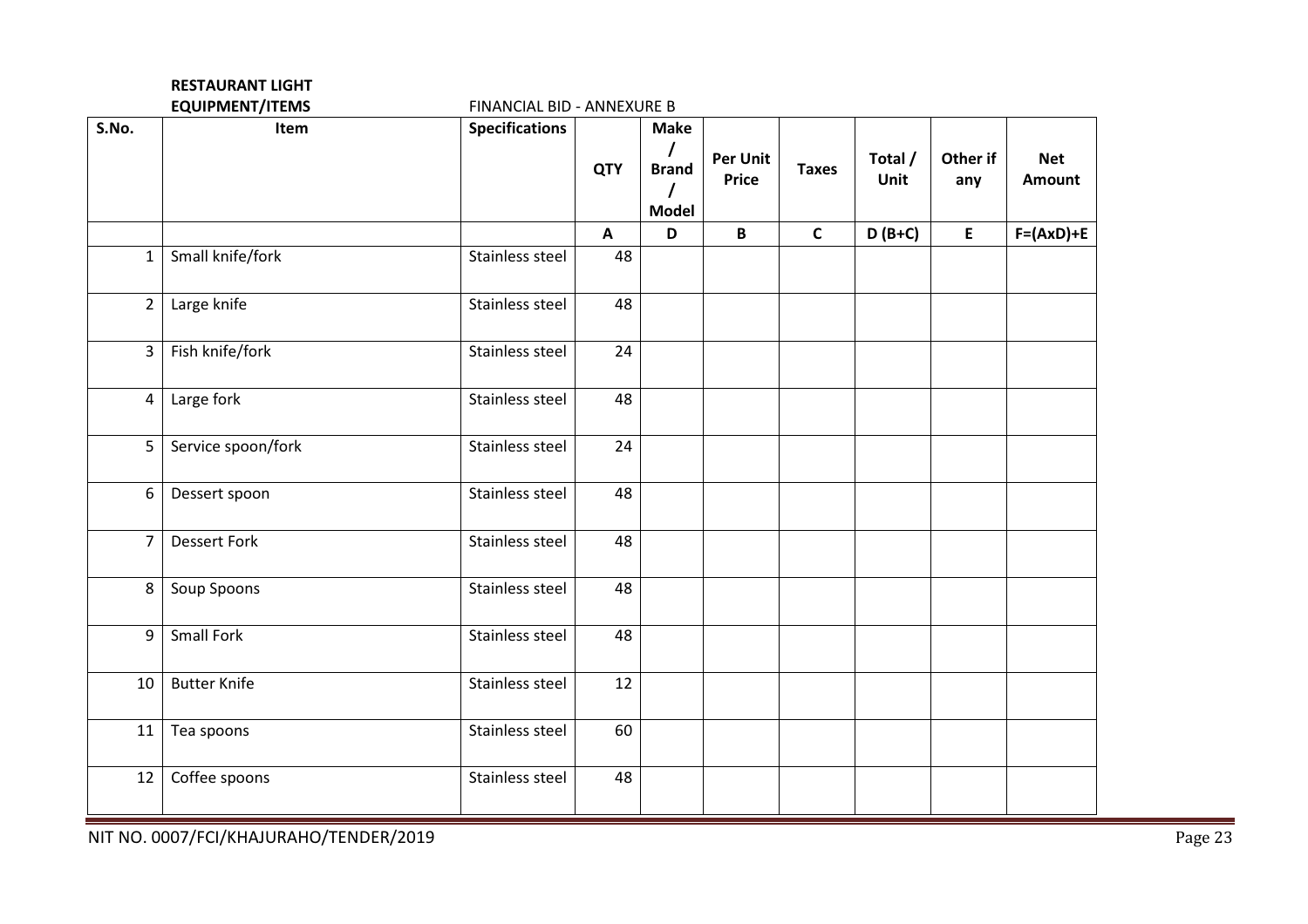| 13 | Ice cream spoons              | Stainless steel | 48          |  |  |  |
|----|-------------------------------|-----------------|-------------|--|--|--|
| 14 | Fruit Knife                   | Stainless steel | 24          |  |  |  |
| 15 | <b>Fruit Fork</b>             | Stainless steel | 24          |  |  |  |
| 16 | Pastry Fork                   | Stainless steel | 24          |  |  |  |
| 17 | <b>Steak Knife</b>            | Stainless steel | 12          |  |  |  |
| 18 | Pastry Tong                   | Stainless steel | 12          |  |  |  |
| 19 | Gateaux slicer                | Stainless steel | 6           |  |  |  |
| 20 | <b>B&amp;B Knife</b>          | Stainless steel | 24          |  |  |  |
| 21 | Large plate (full plates) 10" | Bone china      | 120         |  |  |  |
| 22 | Half plate 9"                 | Bone china      | 120         |  |  |  |
| 23 | Quarter plate7"               | Bone china      | 120         |  |  |  |
| 24 | Soup bowls with saucer        | Bone china      | 120         |  |  |  |
| 25 | <b>Show Plates</b>            | Bone china      | 48          |  |  |  |
| 26 | Tea cups/saucers              | Bone china      | 12<br>dozen |  |  |  |
| 27 | Demitasse/saucers             | Bone china      | 12<br>dozen |  |  |  |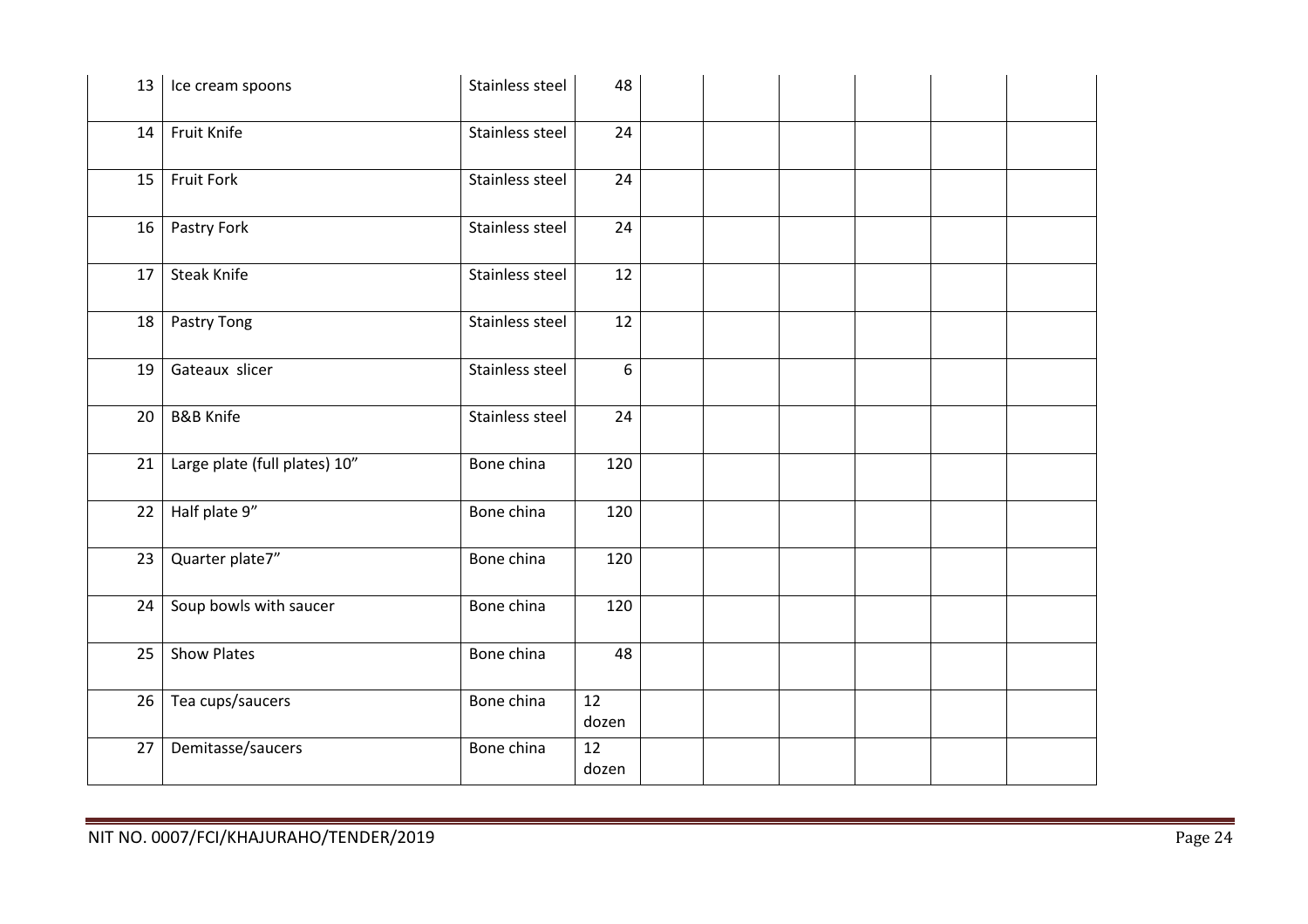| 28 | Ash trays               | Stainless steel | 16             |  |  |  |
|----|-------------------------|-----------------|----------------|--|--|--|
| 29 | <b>Budvases</b>         | Bone china      | 16             |  |  |  |
| 30 | Cruet sets              | Bone china      | 16             |  |  |  |
| 31 | Chutney bowls           | Stainless steel | 36             |  |  |  |
| 32 | <b>Salad Dishes</b>     | Bone china      | 24             |  |  |  |
| 33 | Water jugs              | Stainless steel | 12             |  |  |  |
| 34 | Tea pot (2 portions)    | Stainless steel | $\overline{2}$ |  |  |  |
| 35 | Tea pot (4 portions)    | Stainless steel | $\overline{2}$ |  |  |  |
| 36 | Milk pot (2 portions)   | Stainless steel | $\overline{2}$ |  |  |  |
| 37 | Coffee pot (2 portions) | Stainless steel | $\overline{2}$ |  |  |  |
| 38 | Coffee pot (4 portions) | Stainless steel | $\overline{2}$ |  |  |  |
| 39 | Creamer                 | Stainless steel | 4              |  |  |  |
| 40 | Ice cream cups          | Stainless steel | 60             |  |  |  |
| 41 | Finger bowls            | Stainless steel | 60             |  |  |  |
| 42 | Menu stands             | Stainless steel | 12             |  |  |  |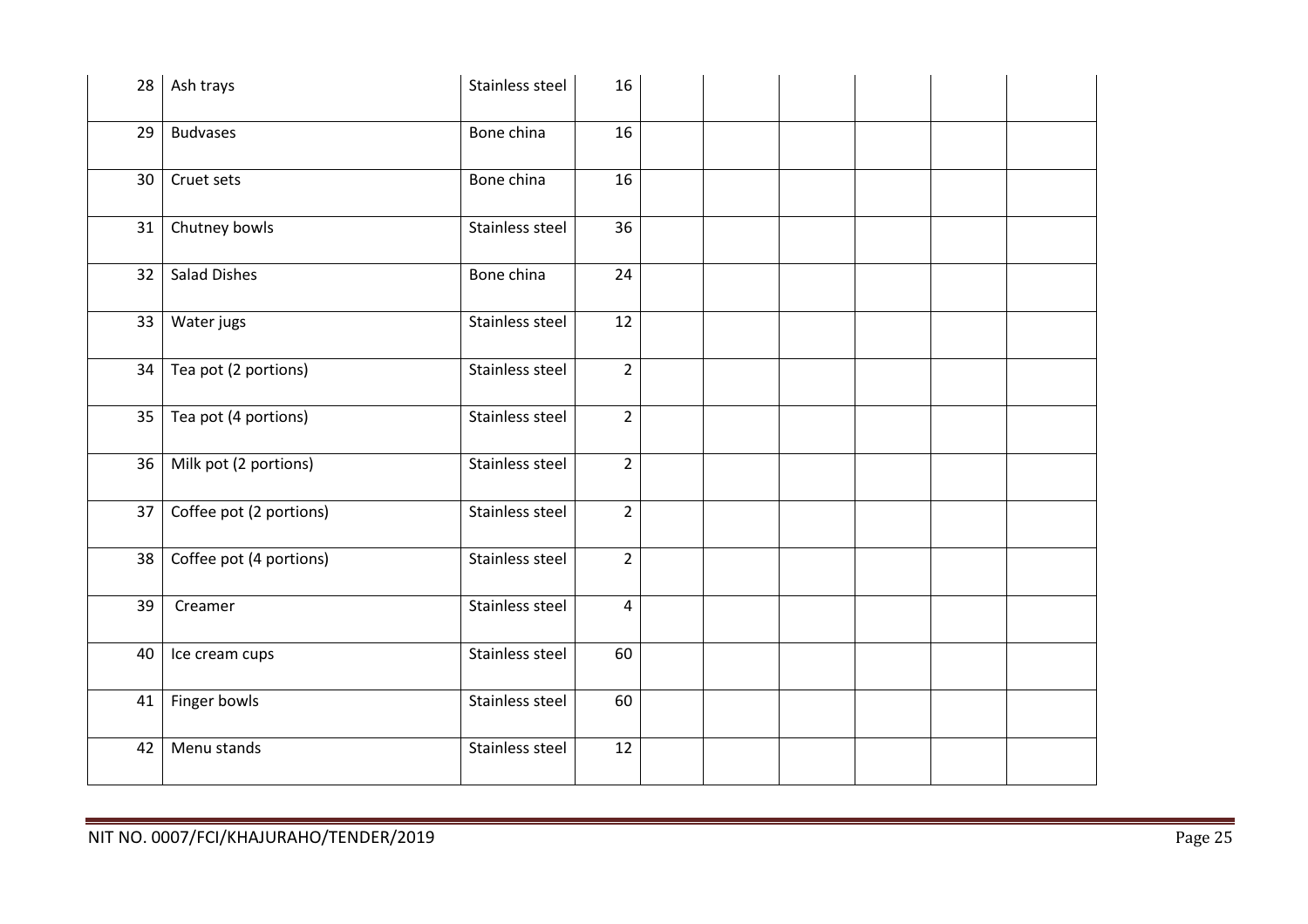| 43 | Tent card holder                                          | Stainless steel | 12 |  |  |  |
|----|-----------------------------------------------------------|-----------------|----|--|--|--|
| 44 | Sauce boat with ladles (small)                            | Stainless steel | 12 |  |  |  |
| 45 | Sauce boat with ladles (large)                            | Stainless steel | 12 |  |  |  |
| 46 | Tea strainer slop basin                                   | Stainless steel | 6  |  |  |  |
| 47 | Candle holder                                             | Stainless steel | 12 |  |  |  |
| 48 | Straw holder                                              | Stainless steel | 12 |  |  |  |
| 49 | Toothpick holder                                          | Stainless steel | 12 |  |  |  |
| 50 | Entrée dishes with lid (2 portions)<br>single compartment | Stainless steel | 12 |  |  |  |
| 51 | Entrée dishes with lid (4 portions) single<br>compartment | Stainless steel | 12 |  |  |  |
| 52 | Entrée dishes with lid (6 portions) single<br>compartment | Stainless steel | 12 |  |  |  |
| 53 | Entrée dishes with lid (4 portions)<br>double compartment | Stainless steel | 12 |  |  |  |
| 54 | Platter oval (2 portions)                                 | Stainless steel | 12 |  |  |  |
| 55 | Platter oval (4 portions)                                 | Stainless steel | 6  |  |  |  |
| 56 | Platter oval (6 portions)                                 | Stainless steel | 6  |  |  |  |
| 57 | Platter round (small)                                     | Stainless steel | 6  |  |  |  |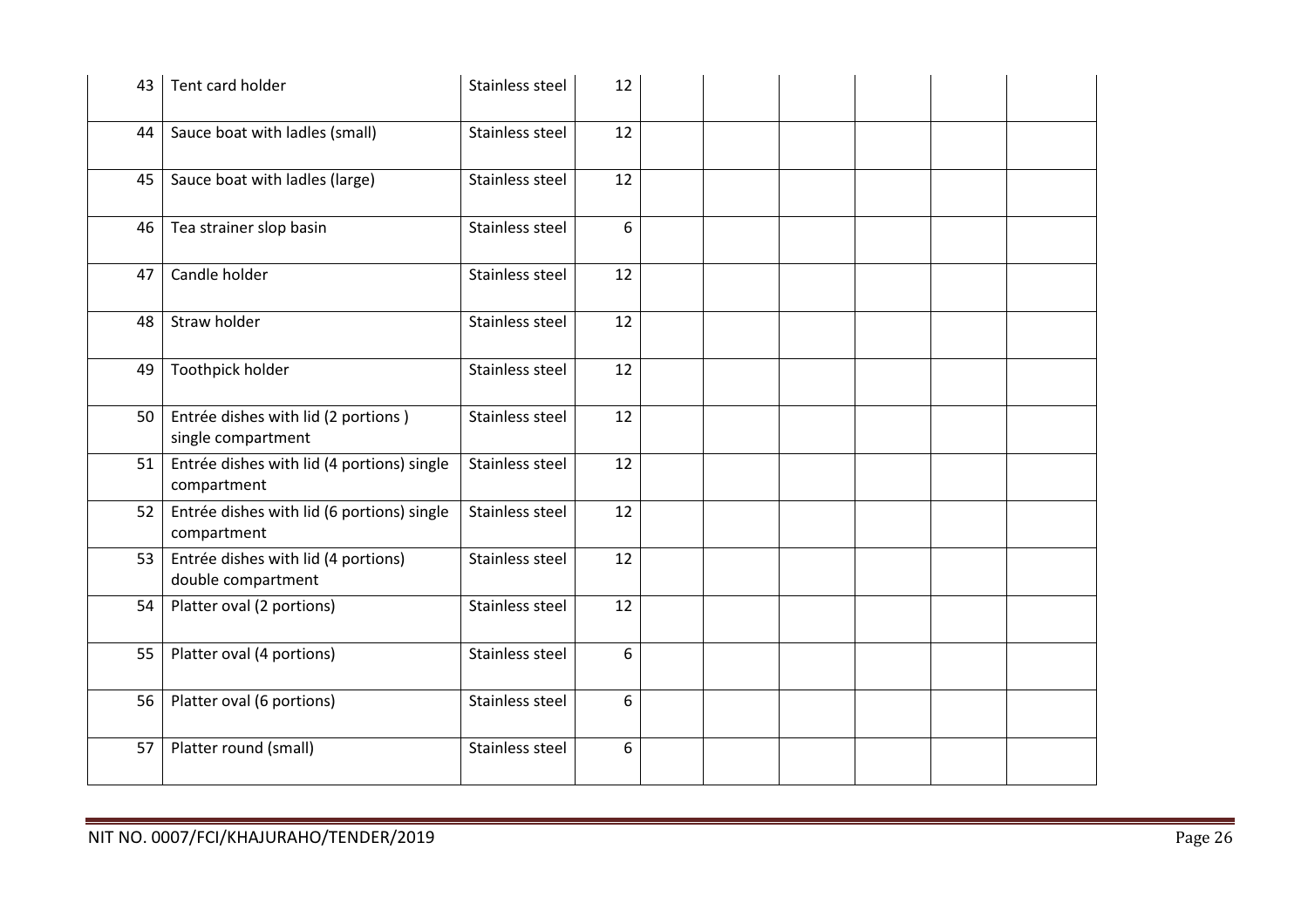| 58 | Platter round (medium)         | Stainless steel | 6            |  |  |  |
|----|--------------------------------|-----------------|--------------|--|--|--|
| 59 | Ice bucket with tongs          | Stainless steel | 6            |  |  |  |
|    |                                |                 |              |  |  |  |
| 60 | Chill cups                     | Milton          | 6            |  |  |  |
| 61 | High ball                      | Glass           | 120          |  |  |  |
| 62 | Water goblets                  | Glass           | 120          |  |  |  |
| 63 | Pony tumbler                   | Glass           | 120          |  |  |  |
| 64 | Glass bowls                    | Glass           | 12           |  |  |  |
| 65 | Decanter                       | Glass           | 12           |  |  |  |
| 66 | Coffee carafe                  | Glass           | 6            |  |  |  |
| 67 | Fancy glasses                  | Glass           | 6            |  |  |  |
| 68 | Parfait glasses                | Glass           | 12           |  |  |  |
| 69 | Flambé trolley                 | Glass           | $\mathbf{1}$ |  |  |  |
| 70 |                                |                 | $\mathbf{1}$ |  |  |  |
| 71 | Large restaurant trays (S.S.)  | Plastic         | 12           |  |  |  |
| 72 | Restaurant trays (S.S.) medium | Plastic         | 12           |  |  |  |
| 73 | Restaurant trays (S.S.) small  | Plastic         | 12           |  |  |  |
| 74 | Beverage round (S.S.) medium   | Plastic         | 12           |  |  |  |
| 75 | Beverage round (S.S.) small    | Plastic         | 12           |  |  |  |
| 76 | Bread baskets                  | Plastic         | 24           |  |  |  |
| 77 | Plate covers                   | Stainless steel | 12           |  |  |  |
|    |                                |                 |              |  |  |  |
| 78 | Mirrors buffet displays        |                 | 6            |  |  |  |
| 79 | Brandy ballons 23-28 CL        | Glass           | 6            |  |  |  |
| 80 | Champagne flute 18-23 CL       | Glass           | 6            |  |  |  |
| 81 | Champagne saucer 18-23 CL      | Glass           | 6            |  |  |  |
| 82 | Tom Collins 25 CL              | Glass           | 12           |  |  |  |
| 83 | Beer mugs & tankard 25, 50 CL  | Glass           | 6            |  |  |  |
| 84 | White wine glasses 14 CL       | Glass           | 6            |  |  |  |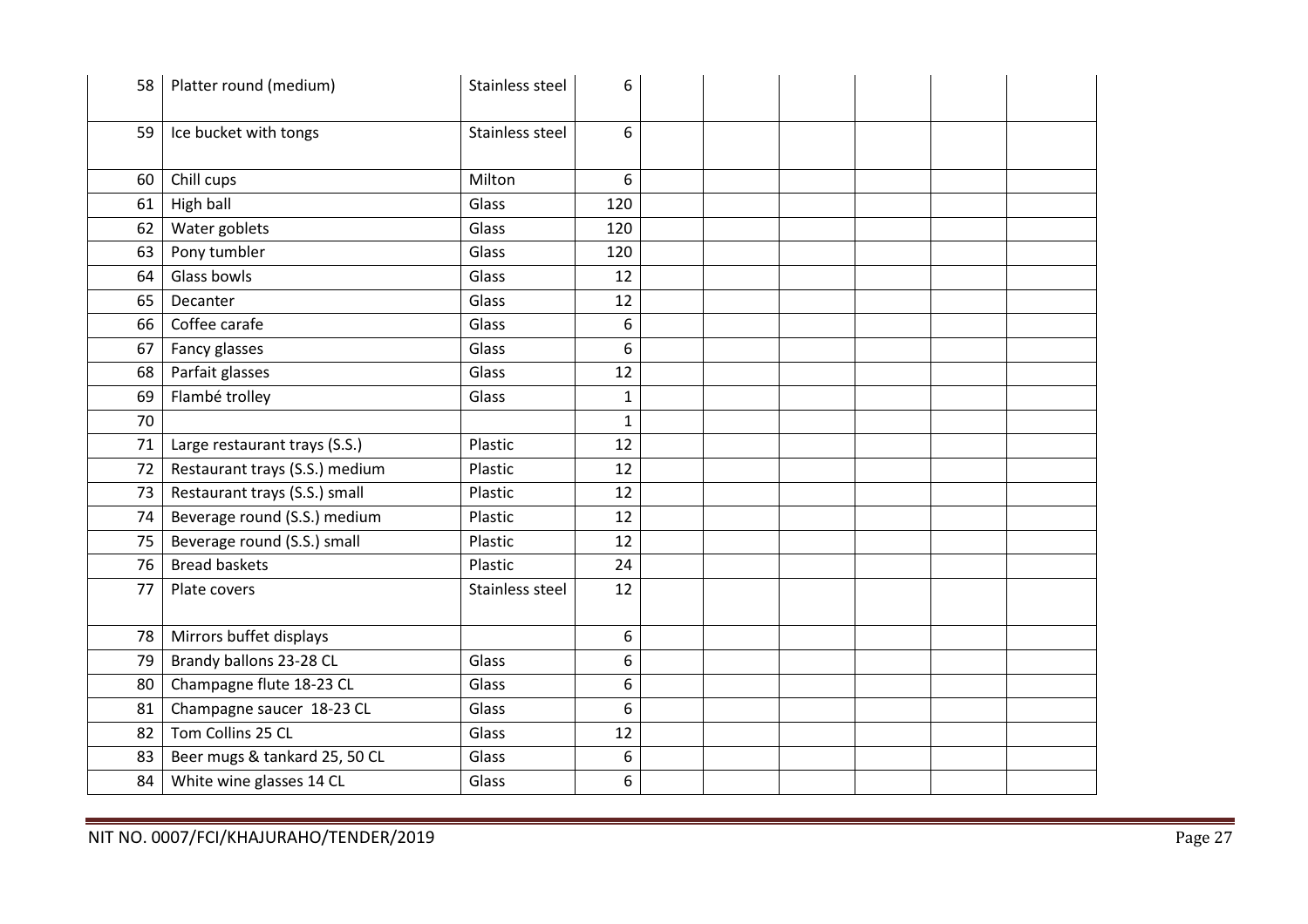| 85 | Red wine glasses 14-18 CL | Glass  | 6  |  |  |  |
|----|---------------------------|--------|----|--|--|--|
| 86 | Cocktail glass 14-18 CL   | Glass  | 12 |  |  |  |
| 87 | Liqueur glass 4,7 CL      | Glass  | 12 |  |  |  |
| 88 | Old fashioned glass       | Glass  | 12 |  |  |  |
| 89 | On the rocks flass        | Glass  | 12 |  |  |  |
| 90 | Martini glass             | Glass  | 12 |  |  |  |
| 91 | Wine carafe               | Glass  | 6  |  |  |  |
| 92 | Water carafe              | Glass  | 6  |  |  |  |
| 93 | Roly-poly                 | Glass  | 24 |  |  |  |
| 94 | Sherry glass 4,7 CL       | Glass  | 6  |  |  |  |
| 95 | Port glass                | Glass  | 6  |  |  |  |
| 96 | Hock glass                | Glass  | 6  |  |  |  |
| 97 | Mosselle glass            | Glass  | 6  |  |  |  |
| 98 | Pool gloves               | Rubber | 12 |  |  |  |
|    |                           |        |    |  |  |  |
|    | Total of Serial - 1 to 98 |        |    |  |  |  |
|    | Total in Words            |        |    |  |  |  |

#### Terms and Conditions

 The bidder shall quote only one price for each item The bidder should quote all the items as per the list of the Tender; if any item is left unquoted the Tender of the Bidder will be summarily rejected. The prices quoted by the bidder

 shall remain fixed during the entire period of contract

A bid submitted with an adjustable price quotation is likely to be treated as non-responsive and rejected